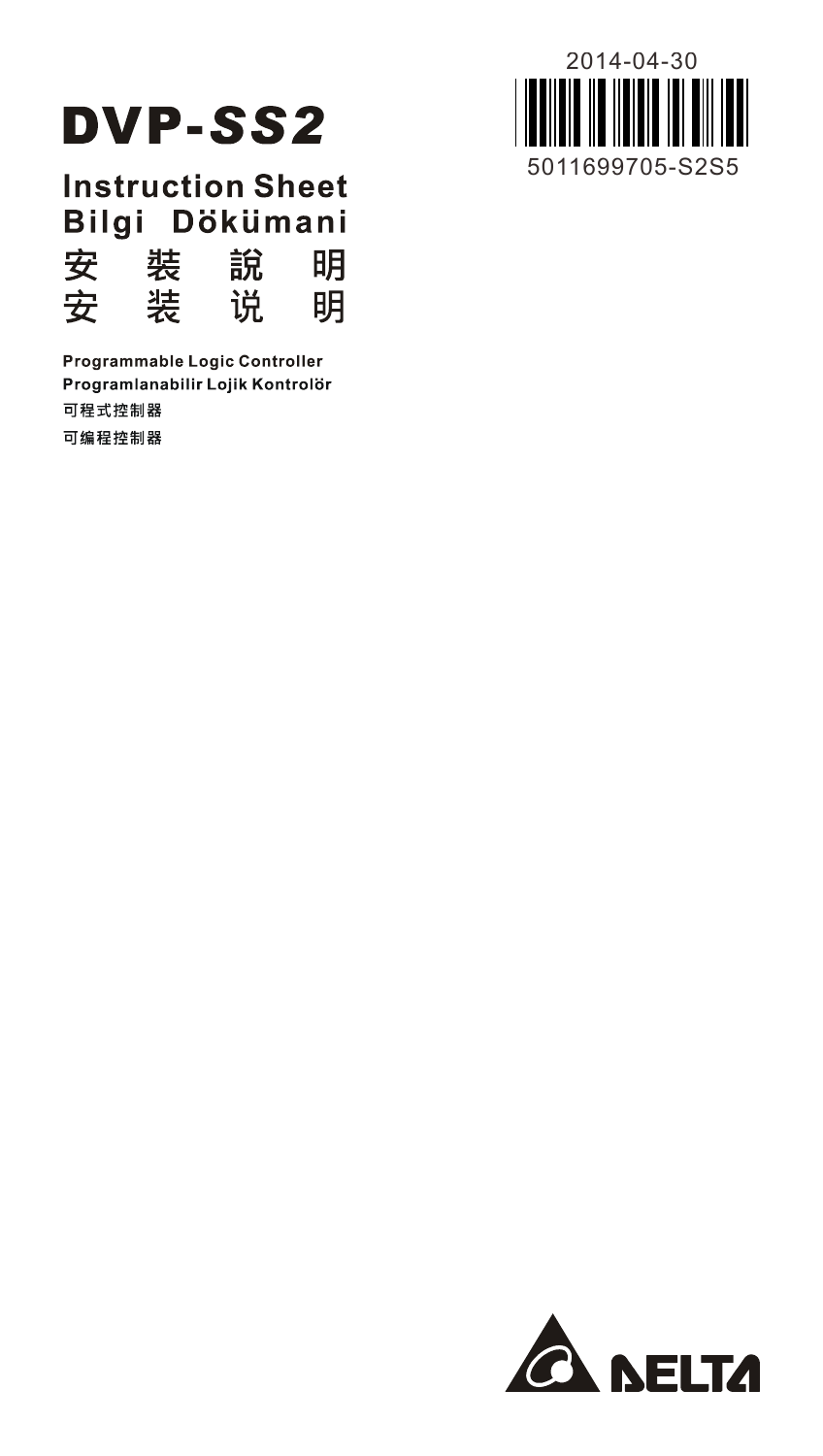Thank you for choosing Delta DVP-SS2 series PLCs. DVP-SS2 series PLCs include one 12-point PLC, and two 14-point PLCs. A DVP-SS2 series PLC provides various instructions, and the size of the program memory in it is 8k steps. It is able to connect to all DVP-S series extension modules, including digital I/O (max. 480 I/O points) and analog modules (for A/D, D/A conversion and temperature measurement). 4 groups of high-speed (10kHz) pulse output satisfy all kinds of applications. DVP-SS2 is small in size, and can be install easily. Users do not have to install any batteries in DVP-SS2 series PLCs. The PLC programs and the latched data are stored in the flash memories.

- EN  $\nu$  DVP-SS2 is an OPEN-TYPE device. It should be installed in a control cabinet free of airborne dust, humidity, electric shock and vibration. To prevent non-maintenance staff from operating DVP-SS2, or to prevent an accident from damaging DVP-SS2, the control cabinet in which DVP-SS2 is installed should be equipped with a safeguard. For example, the control cabinet in which DVP-SS2 is installed can be unlocked with a special tool or key.
- EN  $\times$  DO NOT connect AC power to any of I/O terminals, otherwise serious damage may occur. Please check all wiring again before DVP-SS2 is powered up. After DVP-SS2 is disconnected, Do NOT touch any terminals in a minute. Make sure that the ground terminal  $\bigoplus$  on DVP-SS2 is correctly grounded in order to prevent electromagnetic interference.
- FR  $\overline{\phantom{a}}$  DVP-SS2 est un module OUVERT. Il doit être installé que dans une enceinte protectrice (boitier, armoire, etc.) saine, dépourvue de poussière, d'humidité, de vibrations et hors d'atteinte des chocs électriques. La protection doit éviter que les personnes non habilitées à la maintenance puissent accéder à l'appareil (par exemple, une clé ou un outil doivent être nécessaire pour ouvrir a protection).
- FR  $★$  Ne pas appliquer la tension secteur sur les bornes d'entrées/Sorties, ou l'appareil DVP-SS2 pourra être endommagé. Merci de vérifier encore une fois le câblage avant la mise sous tension du DVP-SS2. Lors de la déconnection de l'appareil, ne pas toucher les connecteurs dans la minute suivante. Vérifier que la terre est bien reliée au connecteur de terre  $\bigoplus$  afin d'éviter toute interférence électromagnétique.



Unit: mm

**[ Figure 1 ]**

| 1. POWER, RUN, ERROR indicator                 | 8. Nameplate                           |
|------------------------------------------------|----------------------------------------|
| 2. RUN/STOP switch                             | 9. Extension port                      |
| 3. I/O port for program communication (RS-232) | 10. DIN rail mounting slot (35mm)      |
| 4. DIN rail clip                               | 11. Extension unit clip                |
| 5. I/O terminals                               | 12. RS-485 communication port          |
| 6. I/O point indicator                         | 13. Mounting rail for extension module |
| 7. Mounting hole for extension module          | 14. DC power input                     |

### **Electrical Specifications**

| Model<br>Item        | <b>DVP14SS211R</b>                                                                                                                                         | DVP14SS211T | <b>DVP12SS211S</b> |
|----------------------|------------------------------------------------------------------------------------------------------------------------------------------------------------|-------------|--------------------|
| Power supply voltage | 24VDC (-15% ~ 20%)<br>(with counter-connection protection on the polarity of DC input power)<br>DVPPS01(PS02): input 100-240VAC, output 24VDC/1A(PS02: 2A) |             |                    |
| Inrush current       | Max. 7.5A@24VDC                                                                                                                                            |             |                    |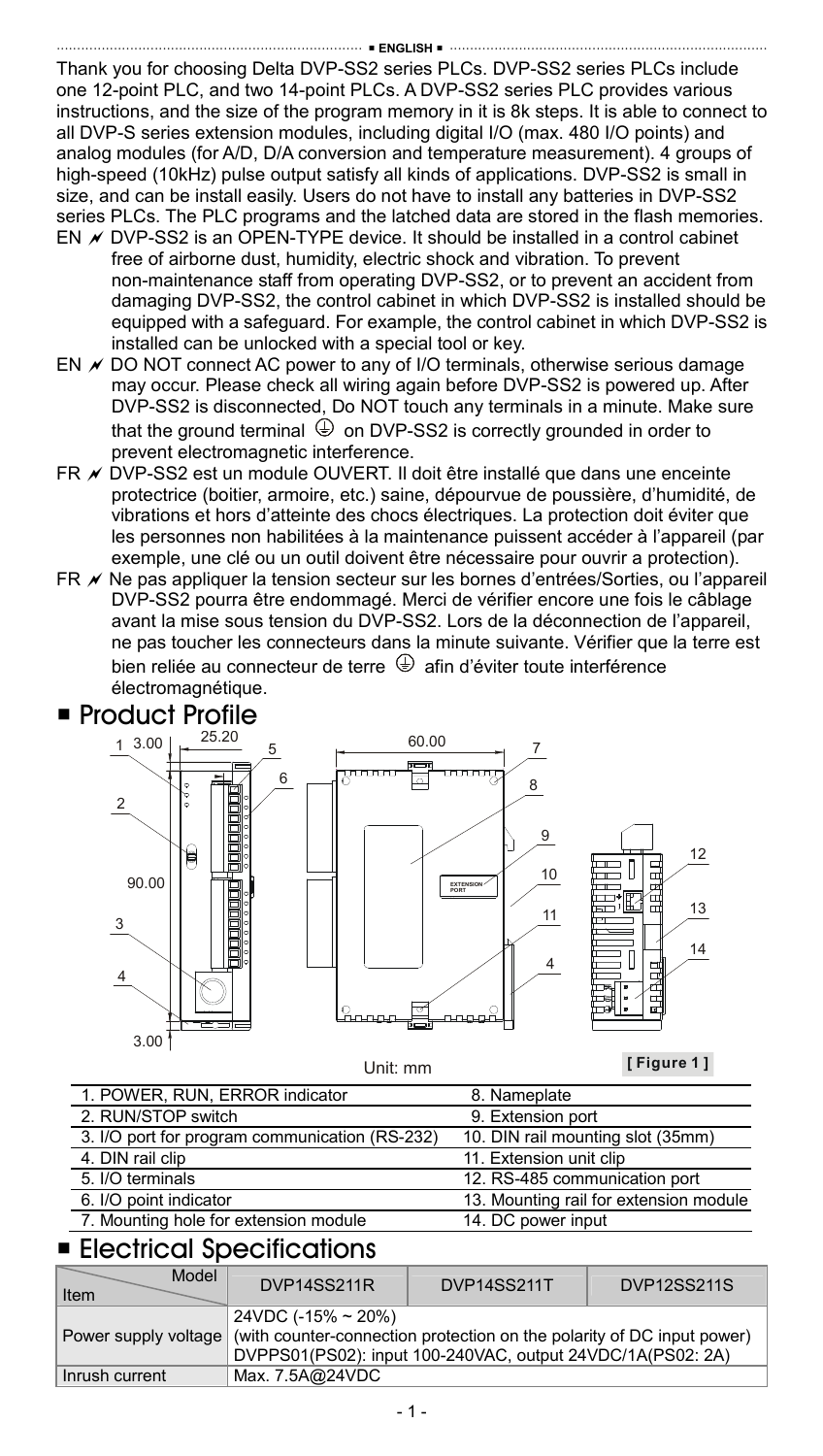| Model<br>Item                   | DVP14SS211R                                                                                                                                                                                                            | DVP14SS211T                                                          | <b>DVP12SS211S</b> |  |  |  |
|---------------------------------|------------------------------------------------------------------------------------------------------------------------------------------------------------------------------------------------------------------------|----------------------------------------------------------------------|--------------------|--|--|--|
| Fuse capacity                   | 1.85A/30VDC, Polyswitch                                                                                                                                                                                                |                                                                      |                    |  |  |  |
| Power consumption               | 1.8W                                                                                                                                                                                                                   | 1.5W                                                                 |                    |  |  |  |
| Power protection                |                                                                                                                                                                                                                        | With counter-connection protection on the polarity of DC input power |                    |  |  |  |
| Insulation resistance           | > 5MΩ (all I/O point-to-ground: 500VDC)                                                                                                                                                                                |                                                                      |                    |  |  |  |
| Noise immunity                  | ESD (IEC 61131-2, IEC 61000-4-2): 8kV Air Discharge<br>EFT (IEC 61131-2, IEC 61000-4-4): Power Line: 2kV, Digital I/O: 1kV,<br>Analog & Communication I/O: 1kV<br>RS (IEC 61131-2, IEC 61000-4-3): 26MHz ~ 1GHz, 10V/m |                                                                      |                    |  |  |  |
| Grounding                       | The diameter of grounding wire cannot be smaller than the wire<br>diameter of terminals L and N (All DVP units should be grounded<br>directly to the ground pole).                                                     |                                                                      |                    |  |  |  |
| Operation / storage             | Operation: 0°C ~ 55°C (temp.), 5 ~ 95% (humidity), Pollution degree2<br>Storage: -25°C ~ 70°C (temp.), $5 \sim 95\%$ (humidity)                                                                                        |                                                                      |                    |  |  |  |
| Vibration / shock<br>resistance | International standards: IEC61131-2, IEC 68-2-6 (TEST<br>Fc)/IEC61131-2 & IEC 68-2-27 (TEST Ea)                                                                                                                        |                                                                      |                    |  |  |  |
| Weight (g)                      | 97q                                                                                                                                                                                                                    | 82.5a                                                                | 90 <sub>a</sub>    |  |  |  |

|                       | Spec.                        | <b>Input Point</b>                                        |                    |  |
|-----------------------|------------------------------|-----------------------------------------------------------|--------------------|--|
| Items                 |                              | 24VDC (-15% ~ 20%) single common port input               |                    |  |
| Input No.             |                              | $X0 - X3$                                                 | $X4 - X7$          |  |
| Input type            |                              | DC (SINK or SOURCE)                                       |                    |  |
| Input Current (± 10%) |                              | 24VDC, 5mA                                                |                    |  |
| Input impedance       |                              | $4.7k\Omega$                                              |                    |  |
| Max. frequency        |                              | 20kHz<br>10kHz                                            |                    |  |
| Action                | $Off \rightarrow On$         | >15VDC                                                    |                    |  |
| level                 | $On \rightarrow \bigcirc ff$ | $<$ 5VDC                                                  |                    |  |
| Response              | $Off \rightarrow On$         | < 10 <sub>us</sub>                                        | < 20 <sub>us</sub> |  |
| time                  | $On \rightarrow \bigcirc ff$ | < 20 <sub>us</sub>                                        | < 50 <sub>us</sub> |  |
| Filter time           |                              | Adjustable within $0 \sim 20$ ms by D1020 (Default: 10ms) |                    |  |

|                                     | Spec.                                                            |                       | <b>Output Point</b>   |                  |  |
|-------------------------------------|------------------------------------------------------------------|-----------------------|-----------------------|------------------|--|
| Items                               |                                                                  | Relay                 | Transistor            |                  |  |
| Output No.                          |                                                                  | $Y0 - Y5$             | $Y0 - Y3$             | Y4, Y5           |  |
| Max. frequency                      |                                                                  | 1Hz                   | 10kHz<br>1kHz         |                  |  |
|                                     | $5 - 30 VDC$ <sup>#1</sup><br>Working voltage<br>250VAC, < 30VDC |                       |                       |                  |  |
| Resistive<br>Max. load<br>Inductive |                                                                  | 1.5A/1 point (5A/COM) | 0.5A/1 point (3A/COM) |                  |  |
|                                     |                                                                  | #7                    | 15W (30VDC)           |                  |  |
|                                     | 20WDC/100WAC<br>Lamp                                             |                       | 2.5W (30VDC)          |                  |  |
| Response                            | $Off \rightarrow On$                                             | Approx. 10ms          | 20 <sub>µ</sub> s     | $100µ$ s         |  |
| time                                | $On \rightarrow \overline{Off}$                                  |                       | $30u$ s               | 100 <sub>u</sub> |  |

#1: UP, ZP must work with external auxiliary power supply 24VDC (-15% ~ +20%), rated consumption approx. 10mA/point. #2: Life curves

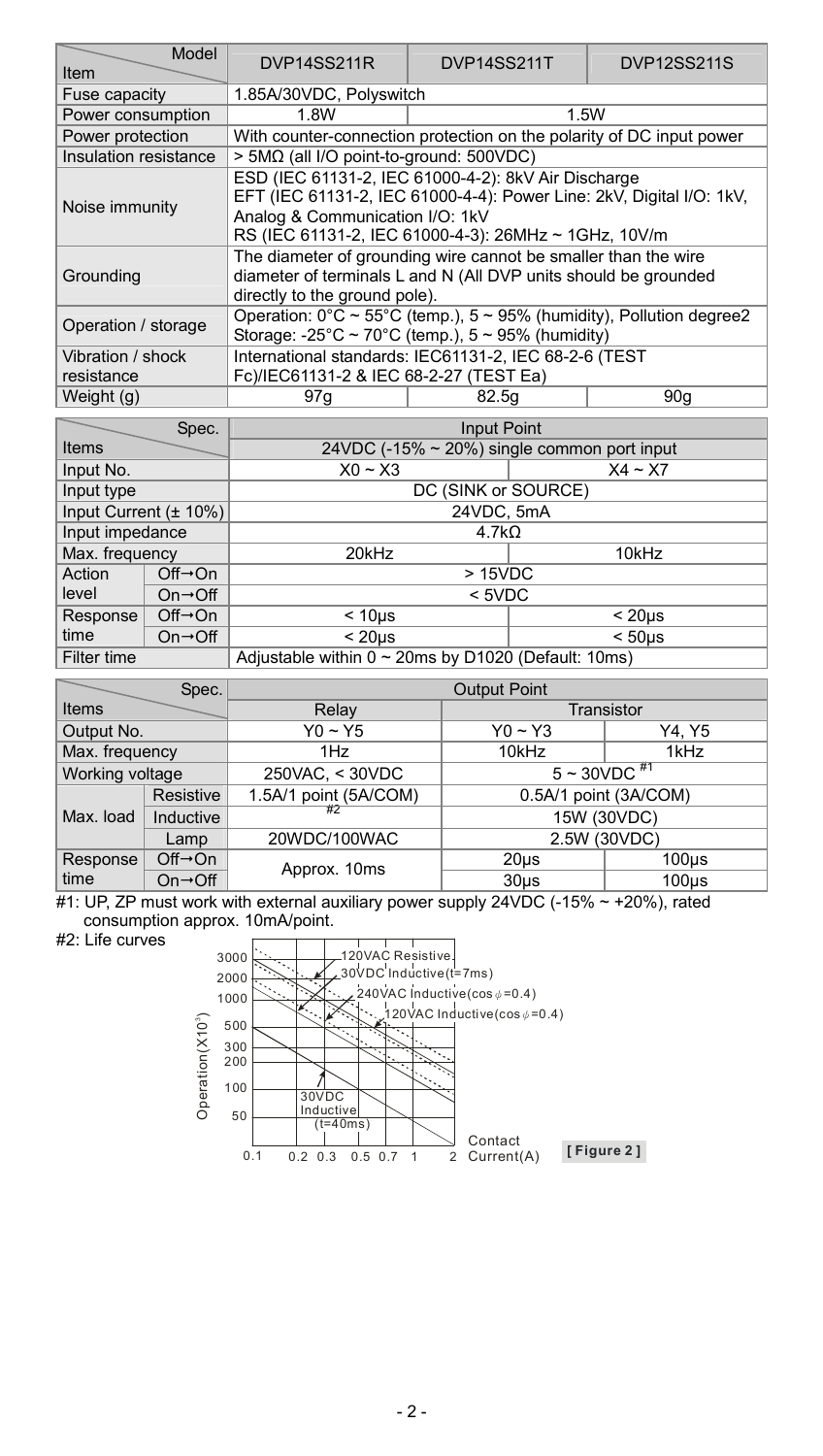# **II** I/O Configuration

|          | Input |                           | Output         |                     | I/O Configuration                                                 |                                                                     |                                                           |
|----------|-------|---------------------------|----------------|---------------------|-------------------------------------------------------------------|---------------------------------------------------------------------|-----------------------------------------------------------|
| Model    | Point | Type                      | Point          | Type                | Relay                                                             | Transistor<br>(NPN)                                                 | Transistor<br>(PNP)                                       |
| 14SS211R |       |                           |                | Relay               | S/S<br>X <sub>0</sub><br>X1<br>X <sub>2</sub><br>X3<br>X4         | S/S<br>X <sub>0</sub><br>X1<br>X <sub>2</sub><br>X3<br>X4           | S/S<br>X <sub>0</sub><br>X1<br>X <sub>2</sub><br>X3<br>X4 |
| 14SS211T | 8     | DC<br>(Sink Or<br>Source) | 6              | Transistor<br>(NPN) | X5<br>X <sub>6</sub><br>X7<br>$_{\rm CO}$<br>Y <sub>0</sub><br>Y1 | X <sub>5</sub><br>X <sub>6</sub><br>X7<br>UP<br>ZP<br>٠<br>Y2<br>Y0 | X <sub>5</sub><br>X6<br>X7<br>UP<br>ZP<br>٠<br>DA         |
| 12SS211S |       |                           | $\overline{4}$ | Transistor<br>(PNP) | ٠<br>C1<br>Y3<br>Y4<br>Y5                                         | Y1<br>Y2<br>Y3<br>$\overline{Y4}$<br>Y5                             | PWM<br>Y0<br>Y1<br>Y <sub>2</sub><br>Y3                   |

**Note: The layout of output terminals on DVP-SS2 is different from that on DVP-SS.**

### Dimension & Installation

Please install the PLC in an enclosure with sufficient space around it to allow heat dissipation, See [Figure 3].

- **Direct Mounting:** Use M4 screw according to the dimension of the product.
- **DIN Rail Mounting:** When mounting the PLC to 35mm DIN rail, be sure to use the retaining clip to stop any side-to-side movement of the PLC and reduce the chance of wires being loose. The retaining clip is at the bottom of the PLC. To secure the PLC to DIN rail, pull down the clip, place it onto the rail and gently push it up. To remove the PLC, pull the retaining clip down with a flat screwdriver and gently remove the PLC from DIN rail.



### ■ Wiring

Use 22-16AWG (1.5mm) single or multiple core wire on I/O wiring terminals. See the figure in the right hand side for its specification. PLC terminal screws should be tightened to 1.90 kg-cm (1.65 in-lbs) and please use only 60/75ºC copper conductor.



- 1. DO NOT wire empty terminal. DO NOT place the I/O signal cable in the same wiring circuit.
- 2. DO NOT drop tiny metallic conductor into the PLC while screwing and wiring. Tear off the sticker on the heat dissipation hole for preventing alien substances from dropping in to ensure normal heat dissipation of the PLC.

### ◆ Power Supply

The power input of DVP-SS2 is DC. When operating DVP-SS2, please note the following points:

- 1. The power is connected to two terminals, 24VDC and 0V, and the range of power is 20.4 ~ 28.8VDC. If the power voltage is less than 20.4VDC, the PLC will stop running, all outputs will go "Off", and the ERROR indicator will start to blink continuously.
- 2. The power shutdown for less than 10ms will not affect the operation of the PLC. However, the shutdown time that is too long or the drop of power voltage will stop the operation of the PLC, and all outputs will go off. When the power returns to normal status, the PLC will automatically resume the operation. (Please take care of the latched auxiliary relays and registers inside the PLC when doing the programming).

### ◆ Safety Wirina

Since DVP-SS2 is only compatible with DC power supply, Delta's power supply modules (DVPPS01/DVPPS02) are the suitable power supplies for DVP-SS2. We suggest you install the protection circuit at the power supply terminal to protect DVPPS01 or DVPPS02. See the figure below.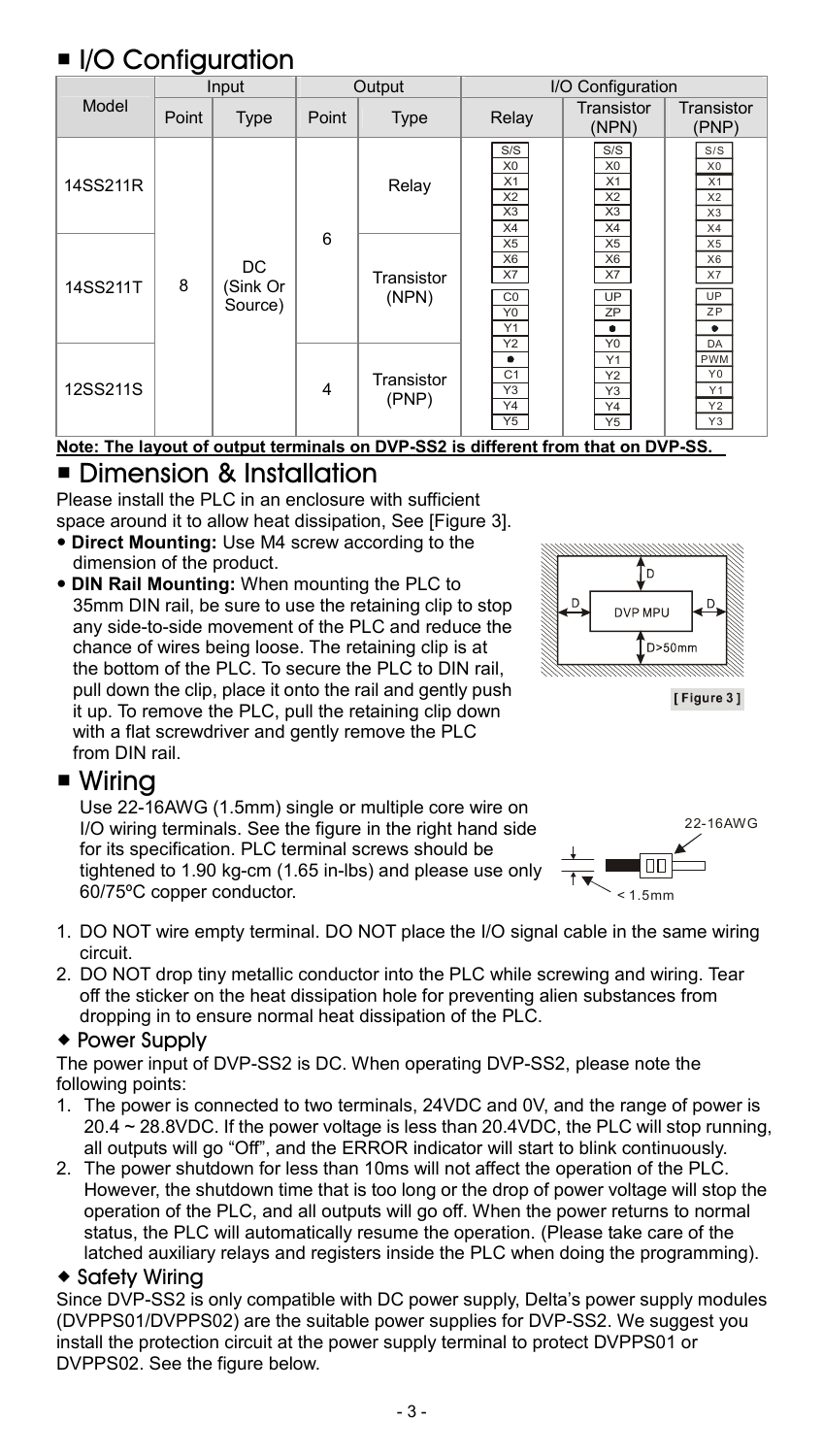

|    | 10 AC power supply: 100 ~ 240VAC, 50/60Hz                                                                 | 2 Breaker                               |
|----|-----------------------------------------------------------------------------------------------------------|-----------------------------------------|
|    | 3) Emergency stop: This button cuts off the system power supply when accidental<br>emergency takes place. |                                         |
|    | 4 Power indicator                                                                                         | 5 AC power supply load                  |
|    |                                                                                                           | 7 DVPPS01/DVPPS02                       |
|    | 6 Power supply circuit protection fuse (2A)                                                               |                                         |
|    | 8 DC power supply output: 24VDC, 500mA                                                                    | <b>9</b> DVP-PLC (main processing unit) |
| 00 | Digital I/O module                                                                                        |                                         |

### ◆ Input Point Wiring

There are 2 types of DC inputs, SINK and SOURCE. (See the example below. For detailed point configuration, please refer to the specification of each model.)

### **DC Signal IN – SINK mode**

Input point loop equivalent circuit



# **DC Signal IN – SOURCE mode**

Input point loop equivalent circuit



### Output Point Wiring

- 1. DVP-SS2 has two output modules on it, relay and transistor. Be aware of the connection of shared terminals when wiring output terminals.
- 2. Output terminals, Y0, Y1, and Y2, of relay models use C0 common port; Y3, Y4, and Y5 use C1 common port. See [Figure 7]. When the output points are enabled, their corresponding indicators on the front panel will be on.
- 3. The output terminals Y0~Y5 of the transistor (NPN) model are connected to the common terminals UP and ZP. See [Figure 8a]. The output terminals Y0~Y3 on the transistor (PNP) model are connected to the common terminals UP and ZP. See [Figure 8b]



4. Isolation circuit: The optical coupler is used to isolate signals between the circuit inside PLC and input modules.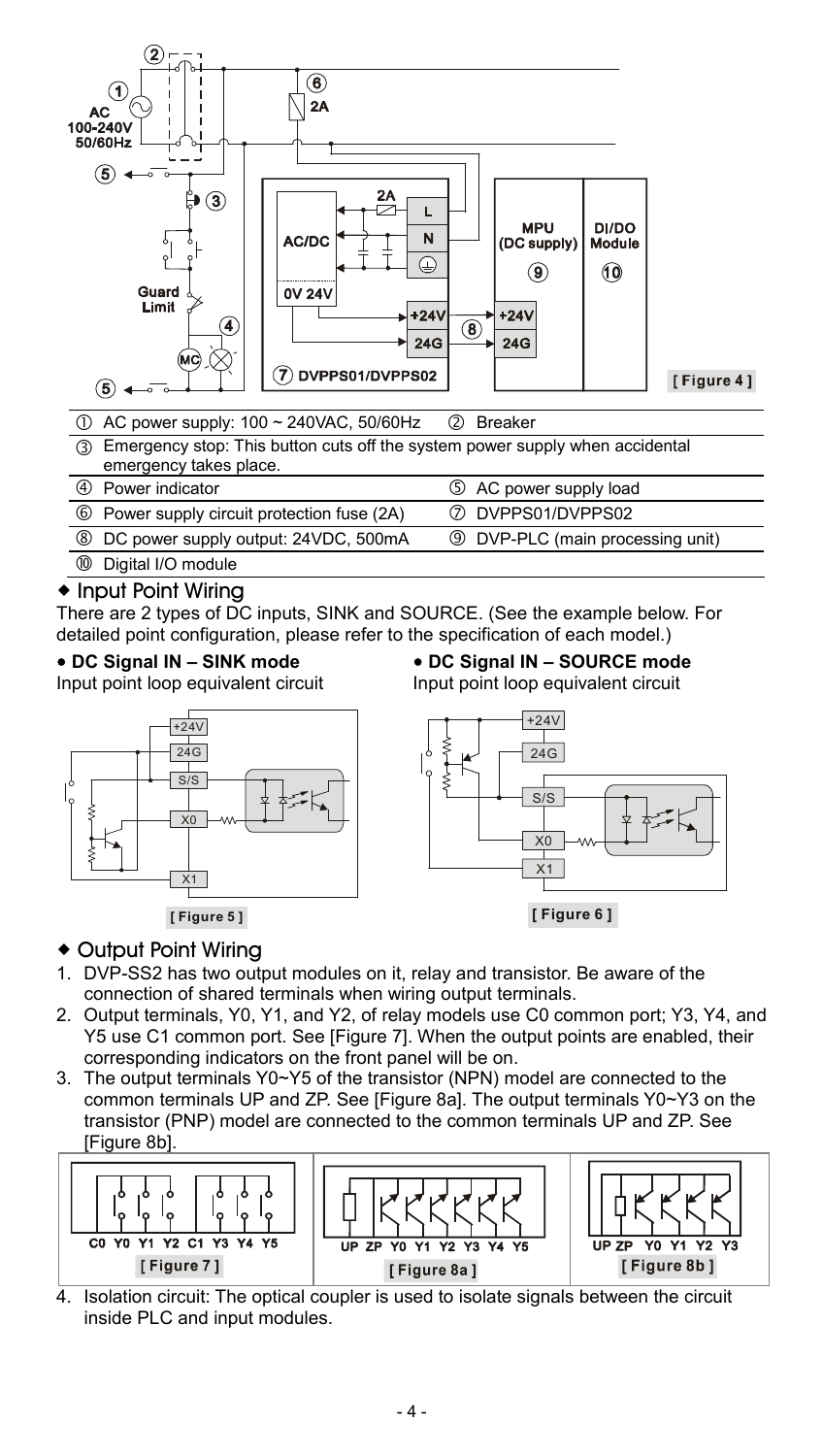**Relay (R) output circuit wiring** 

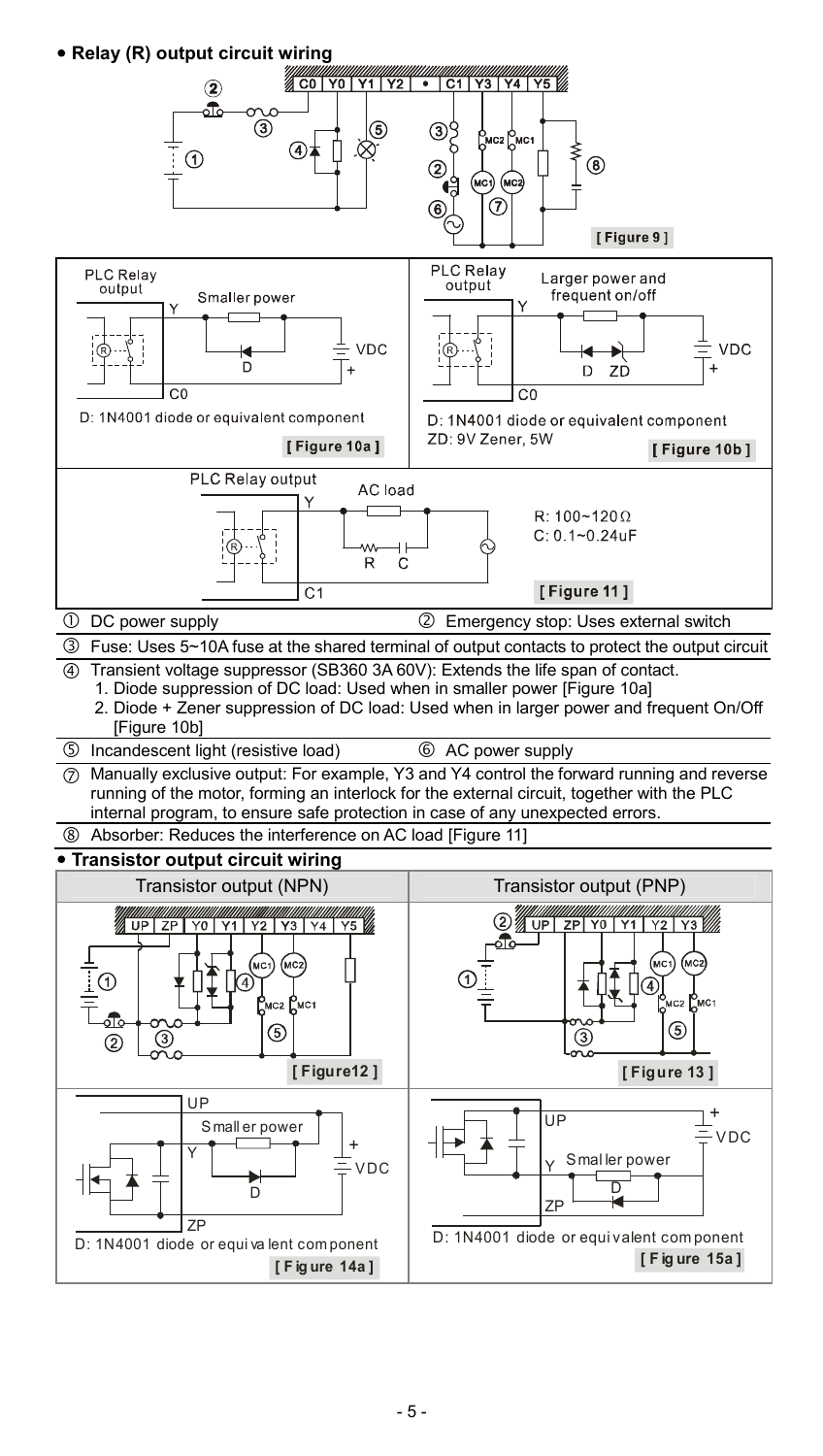

\*1: 1~9V is a linear area. The resolution is  $\overline{0.1V}$ . 0~1V and 9~10V are nonlinear areas. The output probably can not reach the voltage set.

Please refer to the correction formula before you use the PWM DA output function.



Please refer to the explanation of PWM for more information about setting the time unit for the pulses output by Y0.

Set the pulse cycle to 100µs.

Set the duty cycle of a pulse to 50%.

Set M0 to ON. Adjust the variable resistor so that V0 is 5V, as shown in the curve below. DA output



 $\triangle$  RS-485 Wiring



- Note: 1. Terminal resistors are suggested to be connected to master and the last slave with resistor value of 120 $\Omega$ .
	- 2. To ensure communication quality, please apply double shielded twisted pair cable (20AWG) for wiring.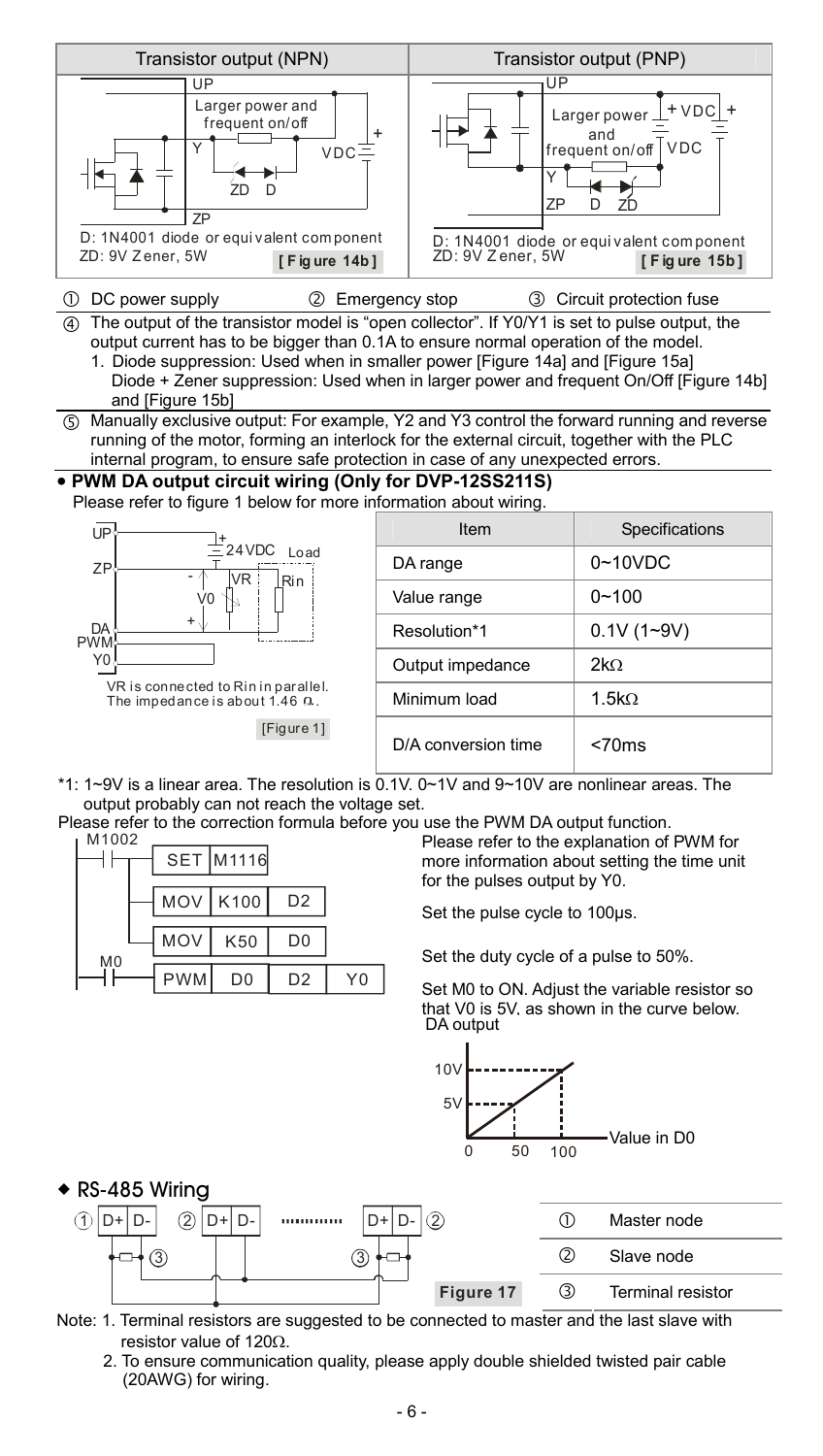感謝您採用台達 DVP 系列可程式控制器。DVP-SS2 系列提供 12~14 點 PLC 主機, 並具有 豐富的指令集及 8k steps 的程式記憶體,可連接薄型全系列 I/O 模組,包含數位輸入∕輸 出(最大輸入∕輸出擴充點數可達 480 點)、及類比模組(A/D、D/A 轉換及溫度單元)。 四個(10kHz)高速脈波輸出可滿足各種應用場合,並且體積小,安裝容易。全系列採用 免電池設計,其 PLC 程式與停電保持資料皆運用高速快閃記憶體儲存。

…… 整體中文 ……

- 本安裝說明書提供給使用者電氣規格、功能規格、安裝配線之相關注意事項。其他詳 細之程式設計及指令說明請見《DVP-SS2 操作手冊:程式篇》,選購之周邊裝置詳細 說明請見該產品隨機安裝說明書。
- 本機為開放型(OPEN TYPE)機殼,因此使用者使用本機時,必須將之安裝於具防塵、 防潮及免於電擊/衝擊意外之外殼配線箱內。另必須具備保護措施(如:特殊之工具或 鑰匙才可打開)防止非維護人員操作或意外衝擊本體,造成危險及損壞。
- 交流輸入電源不可連接於輸入∕出信號端,否則可能造成嚴重損壞,請在上電之前再 次確認電源配線。請勿在上電時觸摸任何端子。本體上之接地端子  $\Theta$  務必正確的接 地,可提高產品抗雜訊能力。

## ■ 產品外觀部位介紹

詳細外觀圖示請參閱英文版[Figure 1]。單位:mm。

| 1. 雷源、運行、錯誤及 USB 狀態指示燈 | 8. 銘牌                 |
|------------------------|-----------------------|
| 2. RUN / STOP 開關       | 9. I/O 模組連接口          |
| 3. COM1 (RS-232) 通訊口   | 10. DIN 軌槽 (35mm)     |
| 4. DIN 軌固定扣            | 11. I/O 模組固定扣         |
| 5. 輸入 /輸出端子            | 12. COM2 (RS-485) 通訊口 |
| 6. 輸入 /輸出點指示燈          | 13. I/O 模組固定槽         |
| 7. I/O 模組定位孔           | 14. 雷源輸入口             |

### ■ 電氣規格

| 機種<br>項目 | DVP14SS211R                                                                                                                                                                                                            | DVP14SS211T                                                                              | <b>DVP12SS211S</b> |  |  |
|----------|------------------------------------------------------------------------------------------------------------------------------------------------------------------------------------------------------------------------|------------------------------------------------------------------------------------------|--------------------|--|--|
| 雷源雷壓     |                                                                                                                                                                                                                        | 24VDC (-15% ~ 20%) (具直流輸入電源極性反接保護)<br>DVPPS01(PS02):輸入 100-240VAC,輸出 24VDC/1A (PS02: 2A) |                    |  |  |
| 突入電流     | Max. 7.5A@24VDC                                                                                                                                                                                                        |                                                                                          |                    |  |  |
| 電源保險絲容量  | 1.85A/30VDC,可恢復式(Polyswitch)                                                                                                                                                                                           |                                                                                          |                    |  |  |
| 消耗電力     | 1.8W                                                                                                                                                                                                                   | 1.5W                                                                                     |                    |  |  |
| 電源保護     | 具直流輸入電源極性反接保護                                                                                                                                                                                                          |                                                                                          |                    |  |  |
| 絕緣阻抗     | > 5MΩ (所有輸出/入點對地之間 500VDC)                                                                                                                                                                                             |                                                                                          |                    |  |  |
| 雜訊孕疫力    | ESD (IEC 61131-2, IEC 61000-4-2): 8kV Air Discharge<br>EFT (IEC 61131-2, IEC 61000-4-4): Power Line: 2kV, Digital I/O: 1kV,<br>Analog & Communication I/O: 1kV<br>RS (IEC 61131-2, IEC 61000-4-3): 26MHz ~ 1GHz, 10V/m |                                                                                          |                    |  |  |
| 接地       | 接地配線之線徑不得小於電源端配線線徑(多台 PLC 同時使用時,請務必<br>單點接地)                                                                                                                                                                           |                                                                                          |                    |  |  |
| 操作/儲存環境  | 操作: 0°C ~ 55°C (溫度) 5~95% (濕度) 污染等級 2<br>儲存:-25°C ~ 70°C (溫度) 5~95% (濕度)                                                                                                                                               |                                                                                          |                    |  |  |
| 耐振動/衝擊   | 國際標準規範 IEC61131-2, IEC 68-2-6 (TEST Fc)/IEC61131-2 & IEC<br>68-2-27 (TEST Ea)                                                                                                                                          |                                                                                          |                    |  |  |
| 重量       | 97g                                                                                                                                                                                                                    | 82.5q                                                                                    | 90q                |  |  |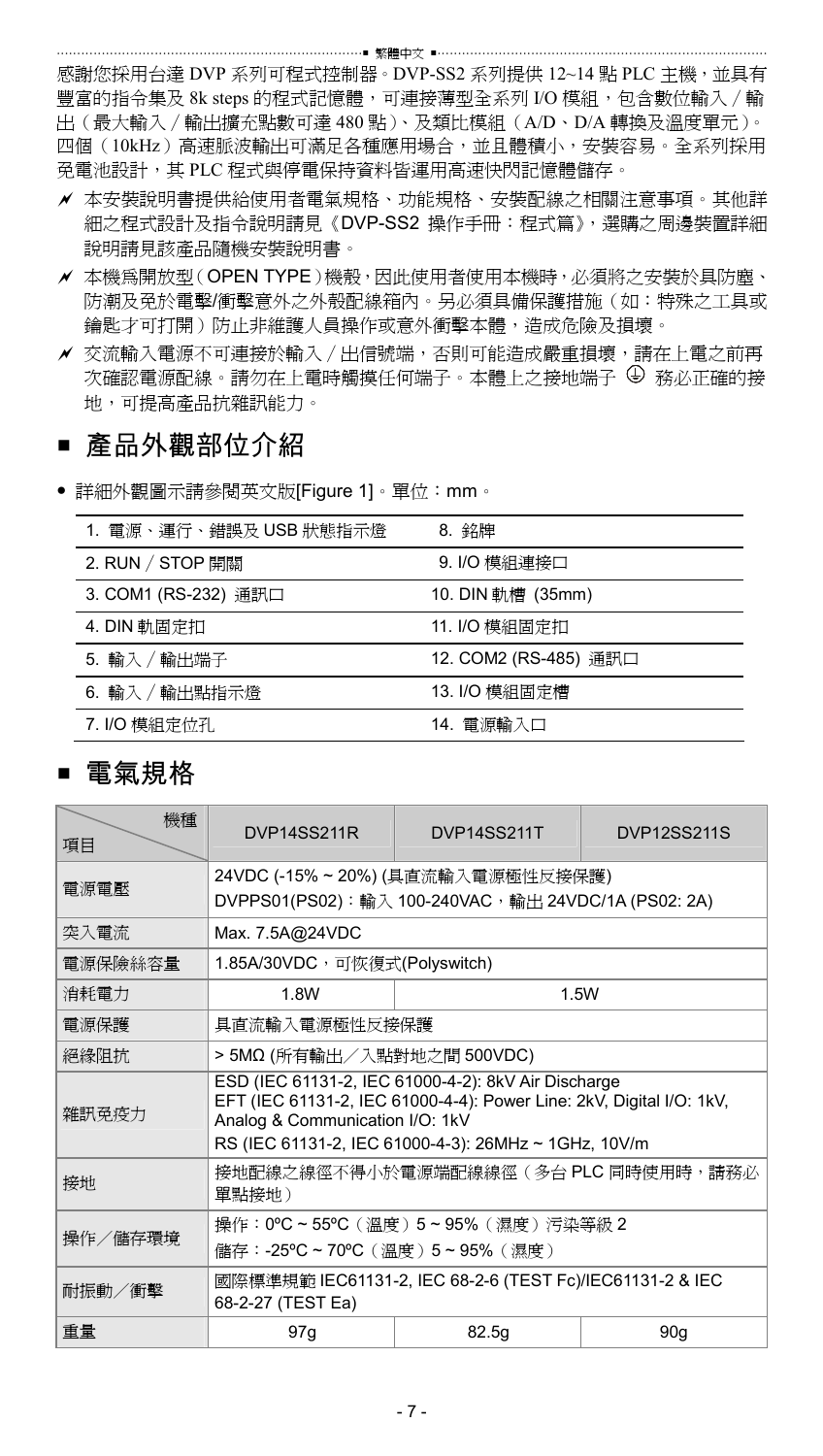| 機種           |                                 | 輸入點電氣規格                          |                             |  |  |
|--------------|---------------------------------|----------------------------------|-----------------------------|--|--|
| 項目           |                                 |                                  | 24VDC (-15%~20%) 單端共點輸入     |  |  |
| 輸入點 No.      |                                 | $X0 - X3$                        | $X4 \sim X7$                |  |  |
| 輸入接線型式       |                                 |                                  | 由端子 S/S 變換接線為 SINK 或 SOURCE |  |  |
| 輸入信號電壓(±10%) |                                 | 24VDC, 5mA                       |                             |  |  |
| 輸入點阻抗        |                                 | 4.7k Ohm                         |                             |  |  |
| 最大輸入頻率       |                                 | 20kHz                            | 10kHz                       |  |  |
| 動作位准         | $Off \rightarrow On$            | >15VDC                           |                             |  |  |
|              | $On \rightarrow \overline{Off}$ | $<$ 5VDC                         |                             |  |  |
| 反應時間         | $Off \rightarrow On$            | $< 10µ$ s<br>$< 20 \mu s$        |                             |  |  |
| 雜訊抑制         | $On \rightarrow \text{Off}$     | $< 20 \mu s$<br>$< 50µ$ s        |                             |  |  |
| 濾波時間         |                                 | 由 D1020 可作 0~20 ms 的調整 (預設:10ms) |                             |  |  |

|         | 機種                           | 輸出點電氣規格           |                   |          |  |
|---------|------------------------------|-------------------|-------------------|----------|--|
| 項目      |                              | 繼電器<br>電晶體        |                   |          |  |
| 輸出點 No. |                              | $Y0 - Y5$         | $Y0 - Y3$         | Y4, Y5   |  |
| 最高交換頻率  |                              | 1H <sub>Z</sub>   | 10kHz             | 1kHz     |  |
| 電壓規格    |                              | 250VAC, < 30VDC   | $5 - 30VDC$ #1    |          |  |
|         | 電阻性                          | 1.5A/1 點 (5A/COM) | 0.5A/1 點 (3A/COM) |          |  |
| 電流規格    | 電感性                          | #2                | 15W (30VDC)       |          |  |
|         | 燈泡                           | 20WDC/100WAC      | 2.5W (30VDC)      |          |  |
| 反應時間    | $Off \rightarrow On$         | 約 10ms            | $20µ$ s           | $100µ$ s |  |
|         | $On \rightarrow \bigcirc ff$ |                   | $30µ$ s           | $100µ$ s |  |

#1:UP, ZP 必須外加輔助電源 24VDC (-15% ~ +20%) 額定消耗約 10mA/點。

#2:生命週期曲線圖請參閱英文版[Figure 2]。

### 輸入/輸出配置

| 機種       | 輸入單元 |                        | 輸出單元 |              | 配置<br>I/O    |              |
|----------|------|------------------------|------|--------------|--------------|--------------|
|          | 點數   | 形式                     | 點數   | 形式           | 繼電器          | 電晶體          |
| 14SS211R |      |                        | 6    | 繼電器          | 請參閱英<br>文版圖示 | 請參閱英<br>文版圖示 |
| 14SS211T | 8    | 直流<br>(Sink or Source) |      | NPN)<br>電晶體  |              |              |
| 12SS211S |      |                        |      | 電晶體<br>(PNP) |              |              |

#### 註:本機種輸出端子配置與 **DVP-SS** 系列不同,使用時請注意配線之變更。

### ■ 安裝方式

PLC 在安裝時,請裝配於封閉式之控制箱內,其周圍應保持一定之空間,以確保 PLC 散 熱功能正常,請參閱英文版[Figure 3]。

- 直接鎖螺絲方式:請依產品外型尺寸並使用 M4 螺絲。
- DIN 鋁軌之安裝方法:適用於 35mm 之 DIN 鋁軌。在將主機掛上鋁軌時,請先將主機 (或 I/O 模組)下方之固定塑膠片,以一字形起子插入凹槽並向外撐開拉出,再將主機 (或 I/O 模組)掛上鋁軌,之後將固定塑膠片壓扣回去即可。欲取下主機時,同樣以一 字形起子先將固定塑膠片撐開,再將主機以往外向上的方式取出即可。該固定機構塑膠 片為保持型,因此撐開後便不會彈回去。

### ■ 配線端子

1. 輸出/入配線端請使用 22-16AWG (1.5mm) 單蕊祼線或多蕊線,端子規格如頁碼 3 之圖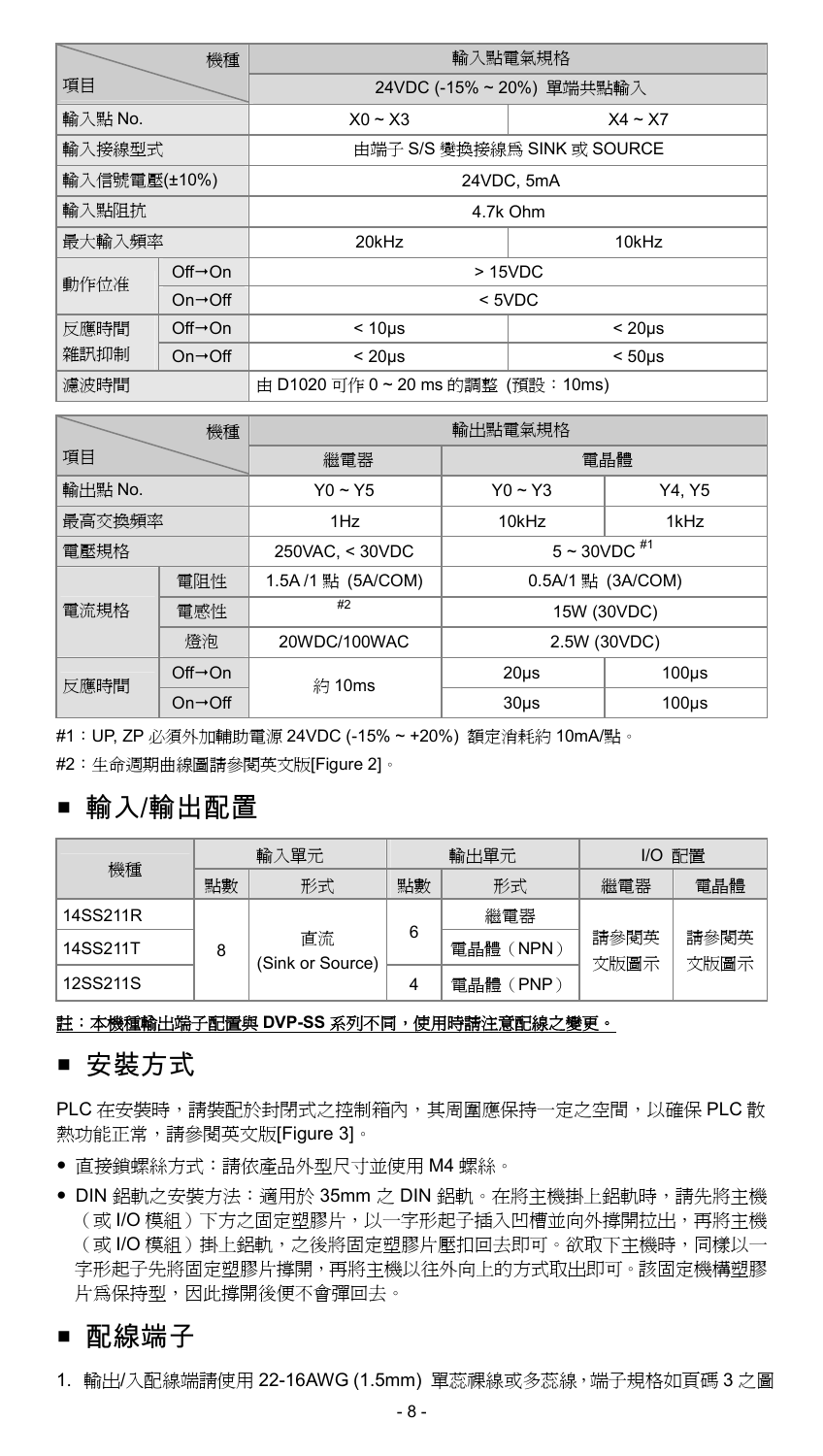示。PLC 端子螺絲扭力為 1.90 kg-cm (1.65 in-lbs)。只能使用 60/75°C 的銅導線。

- 2. 空端子請勿配線。輸入點信號線與輸出點等動力線請勿置於同一線槽內。
- 3. 鎖螺絲及配線時請避免微小的金屬導體掉入 PLC 內部,並在配線完成後保持散熱空間。
- 電源端

DVP-SS2 機種為直流電源輸入,在使用上應注意下列事項:

- 1. 電源請接於 24VDC 及 0V 兩端,電源範圍為 20.4 ~ 28.8VDC,當電源電壓低於 20.4VDC 時, PLC 會停止運轉,輸出全部 Off, ERROR LED 快速閃爍。
- 2. 當停電時間低於 10ms 時, PLC 不受影響繼續運轉,當停電時間過長或電源電壓下降 將使 PLC 停止運轉,輸出全部 Off,當電源恢復正常時,PLC 亦自動回復運轉。(PLC 內部具停電保持的輔助繼電器及暫存器,使用者在規劃程式設計時應特別注意使用。)

#### ◆ 安全配線回路

由於 DVP-SS2 的電源為 DC Only 的機種,因此可搭配台達之電源供應模組 (DVPPS01/DVPPS02) 提供電源給 DVP-SS2。為保護 DVPPS01/DVPPS02,建議可在 電源的輸入回路端配置如下的保護回路,配置圖請參閱英文版[Figure 4]所示:

|               | ① 交流電源供應: 100~240VAC, 50/60Hz             | ② 斷路器                |
|---------------|-------------------------------------------|----------------------|
|               | ③ 緊急停止:為預防突發狀況發生,設置緊急停止按鈕,可在狀況發生時,切斷系統電源。 |                      |
| $\circled{4}$ | 電源指示燈                                     | 5 交流電源負載             |
| 6             | 電源回路保護用保險絲 (2A)                           | ⑦ DVPPS01/DVPPS02 本體 |
|               | ⑧ 直流電源供應輸出:24VDC,500mA                    | ⑨ DVP PLC 本體         |
| 00            | 數位輸入/輸出模組                                 |                      |

#### 輸入點之配線

輸入點之入力信號為直流電源 DC 輸入型式,共有兩種接法: SINK 及 SOURCE, 其定義 與輸入點回路等效電路配線圖,請參閱英文版[Figure 5]及[Figure 6]。

### 輸出點之配線

- 1. DVP-SS2 系列 PLC 輸出模組共有二種:繼電器與電晶體。輸出端在實際配線時,應 特別注意共用端的連接。
- 2. 繼電器機種輸出端 Y0、Y1、Y2 用 C0 共同端,Y3、Y4、Y5 用 C1 共同端,請參閱英 文版[Figure 7]。動作指示:當輸出點動作時,正面的該點指示燈亮。
- 3. 電晶體(NPN)機種輸出端 Y0 ~Y5 用 UP、ZP 共同端,請參閱英文版[Figure 8a]。 電晶體(PNP)機種輸出端 Y0 ~Y3 用 UP、ZP 共同端,請參閱英文版[Figure 8b]。
- 4. 隔離回路:PLC 內部回路與輸入模組之間使用光耦合器作信號隔離。

#### 繼電器輸出回路配線

詳細配線圖請參閱英文版[Figure 9] ~ [Figure 11]。

(1) 直流電源供給 おおし インクリック エコ (2) 堅急停止:使用外部開關

- 保險絲:使用 5 ~ 10A 的保險絲容量於輸出接點的共用點,保護輸出點回路
- 突波吸收二極體:可增加接點壽命。
	- 1. DC 負載電源之二極體抑制:功率較小時使用(請參閱英文版[Figure 10a])
	- 2. DC 負載電源之二極體+Zener 抑制:大功率且 On/Off 頻繁時使用(請參閱英文版[Figure 10b])

| 5 白熾燈 (電阻性負載) | 6 交流電源供給                                                                                                                                                                                                                       |  |
|---------------|--------------------------------------------------------------------------------------------------------------------------------------------------------------------------------------------------------------------------------|--|
|               | A TELEVISION NEWSFILM TO A RELATED A RELATION OF A RELATION OF A RELATION OF A RELATION OF A RELATION OF A RELATION OF A RELATION OF A RELATION OF A RELATION OF A RELATION OF A RELATION OF A RELATION OF A RELATION OF A REL |  |

 互斥輸出:例如,將 Y3 與 Y4 用以控制對應馬達的正轉及反轉,使外部電路形成互鎖,配 合 PLC 內部程式,確保任何異常突發狀況發生時,均有安全的保護措施。

突波吸收器:可減少交流負載上的雜訊(請參閱英文版[Figure 11])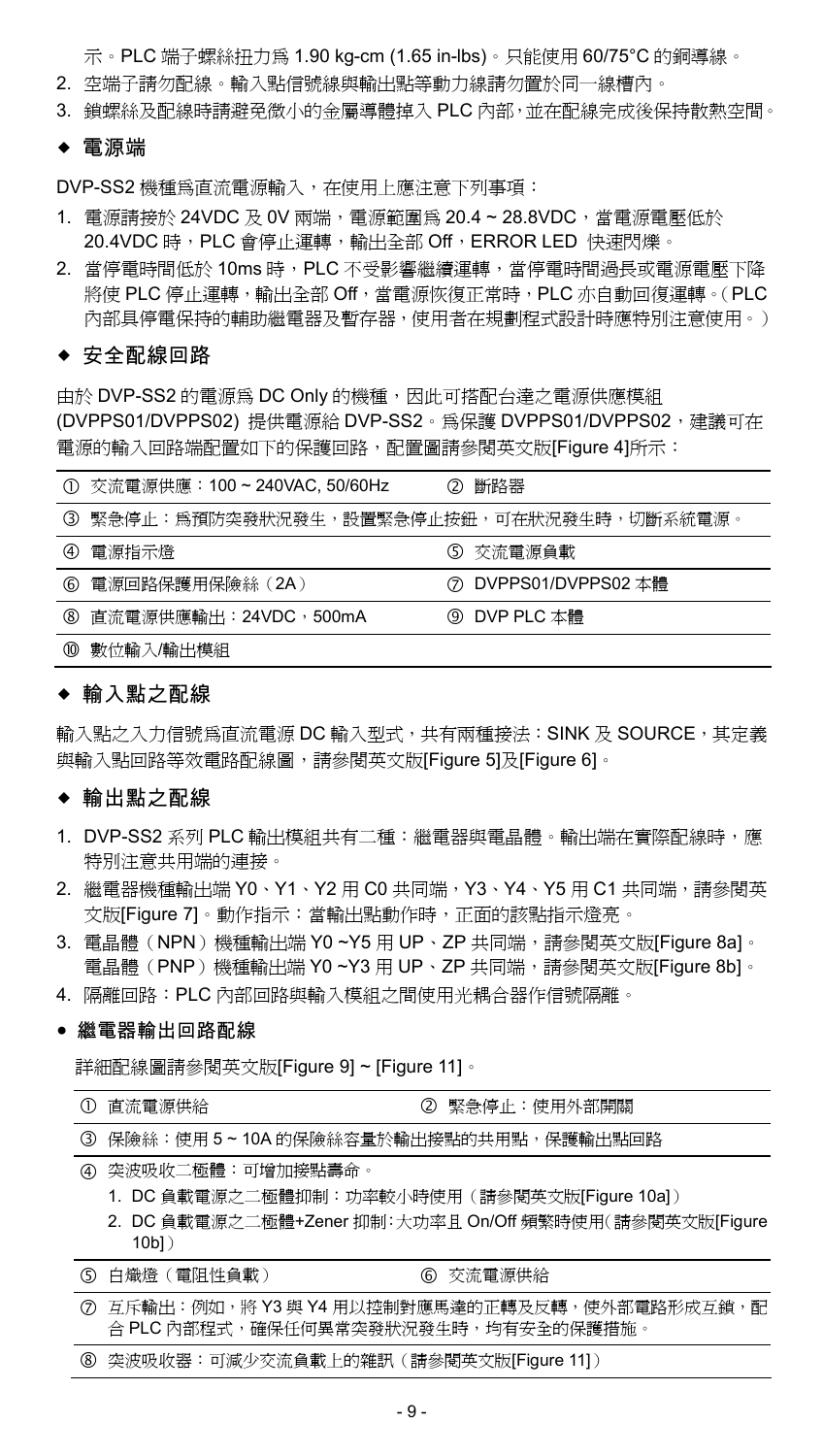#### 電晶體輸出回路配線

詳細配線圖請參閱英文版[Figure 12] ~ [Figure 15b]。

|  |  | ① 直流電源供應 |  | 2 緊急停止 |  | 3 電路回路保護用保險絲 |
|--|--|----------|--|--------|--|--------------|
|--|--|----------|--|--------|--|--------------|

- 突波吸收二極體:可增加接點壽命。
	- 1. DC 負載電源之二極體抑制:功率較小時使用(請參閱英文版[Figure 14a]及[Figure 15a])
	- 2. DC 負載電源之二極體+Zener 抑制:大功率且 On/Off 頻繁時使用(請參閱英文版 [Figure 14b]及[Figure 15b])

### PWM DA 輸出回路配線(僅適用於 DVP12SS211S 機種)

詳細接線圖請參閱下圖圖一所示。



| 項目       | 規格                |
|----------|-------------------|
| DA 範圍    | $0 - 10$ VDC      |
| 數值範圍     | $0 - 100$         |
| 解析度*1    | $0.1V(1-9V)$      |
| 輸出阻抗     | 2kO               |
| 最小負載     | 1.5k <sub>O</sub> |
| D/A 變換時間 | <70ms             |

\*1:1~9V 為線性區,解析度為 0.1V;0~1V 與 9~10V 為非線性區,輸出可能無法到達設定電 壓。

使用 PWM DA 輸出功能前,請參考此校正公式:



#### **RS-485** 建議接線

詳細接線圖請參閱英文版[Figure 17]。

| н    |
|------|
| 论立片  |
| ^端雷阳 |

參閱 PWM 指令設定 Y0 脈波輸出時間單位

設定脈波週期為 100µs

設定脈波 duty cycle 為 50%

設定 MO ON,然後調整可變電阻 VR,使得 V0=5V 即可,如下曲線圖。



附註:1. 終端電阻建議連接於主站及最後一台從站上,且其電阻值建議為 120。

2. 為確保連線品質,線材建議使用具有雙層遮蔽線之通訊雙絞線(20AWG)。

互斥輸出:例如,將 Y2 與 Y3 用以控制對應馬達的正轉及反轉,使外部電路形成互鎖,配 合 PLC 內部程式,確保任何異常突發狀況發生時,均有安全的保護措施。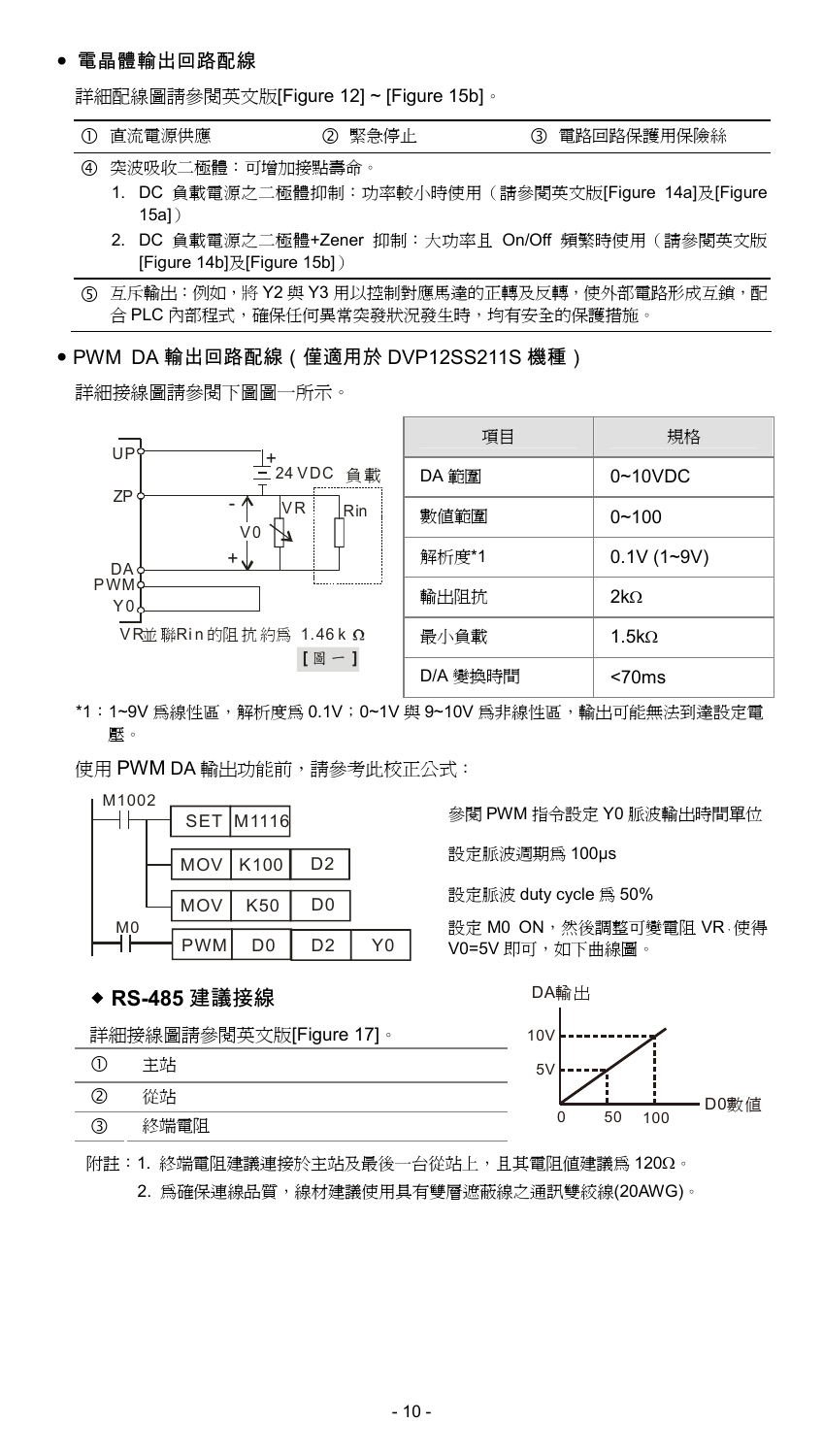感谢您采用台达 DVP 系列可编程控制器。DVP-SS2 系列提供 12~14 点 PLC 主机, 并具 有丰富的指令集及 8k steps 的程序内存,可连接薄型全系列 I/O 模块,包含数字量输入/ 输出(最大输入/输出扩展点数可达 480 点)、及模拟量模块(A/D、D/A 转换及温度单 元)。四组(10kHz)高速脉冲输出可满足各种应用场合,并且体积小,安装容易。全系 列採用免電池設計,其 PLC 程式與停電保持資料皆運用高速快閃記憶體儲存。

… 简体中文 ……

- 本安装说明书提供给使用者电气规格、功能规格、安装配线的相关注意事项。其它详 细的程序设计及指令说明请见 DVP-SS2 操作手册【程序篇】,选购的周边装置详细说 明请见该产品随机安装说明书。
- 本机为开放型 (OPEN TYPE) 机种,因此使用者使用本机时,必须将的安装于具防尘、 防潮及免于电击 / 冲击意外的外壳配线箱内。另必须具备保护措施(如:特殊的工具 或钥匙才可打开)防止非维护人员操作或意外冲击本体,造成危险及损坏。
- 交流输入电源不可连接于输入/出信号端,否则可能造成严重损坏,请在上电的前再 次确认电源配线。请勿在上电时触摸任何端子。本体上的接地端子 9 务必正确的接 地,可提高产品抗干扰能力。

### ■ 产品外观部位介绍

详细外观图示请参阅英文版[Figure 1]。单位:mm。

| 1. 电源、运行、错误及 USB 状态指示灯 | 8. 铭牌                 |
|------------------------|-----------------------|
| 2. RUN / STOP 开关       | 9. I/O 模块连接口          |
| 3. COM1 (RS-232) 通讯口   | 10. DIN 轨槽 (35mm)     |
| 4. DIN 轨固定扣            | 11. I/O 模块固定扣         |
| 5. 输入 / 输出端子           | 12. COM2 (RS-485) 通讯口 |
| 6. 输入 / 输出点指示灯         | 13. I/O 模块固定槽         |
| 7. I/O 模块定位孔           | 14. 电源输入口             |

### **电气规格**

| 机种<br>项目                                                                          | DVP14SS211R                                                                                                                                                                                                            | DVP14SS211T | <b>DVP12SS211S</b> |  |  |  |  |
|-----------------------------------------------------------------------------------|------------------------------------------------------------------------------------------------------------------------------------------------------------------------------------------------------------------------|-------------|--------------------|--|--|--|--|
| 电源电压                                                                              | 24VDC (-15% ~ 20%) (具直流输入电源极性反接保护)<br>DVPPS01(PS02): 输入 100-240VAC, 输出 24VDC/1A (PS02: 2A)                                                                                                                             |             |                    |  |  |  |  |
| 突入电流                                                                              | Max. 7.5A@24VDC                                                                                                                                                                                                        |             |                    |  |  |  |  |
| 电源保险丝容量                                                                           | 1.85A/30VDC,可恢复式 (Polyswitch)                                                                                                                                                                                          |             |                    |  |  |  |  |
| 消耗电力                                                                              | 1.8W                                                                                                                                                                                                                   | 1.5W        |                    |  |  |  |  |
| 电源保护                                                                              | 具直流输入电源极性反接保护                                                                                                                                                                                                          |             |                    |  |  |  |  |
| 绝缘阻抗                                                                              | > 5MΩ (所有输出 / 入点对地之间 500VDC)                                                                                                                                                                                           |             |                    |  |  |  |  |
| 干扰免疫力                                                                             | ESD (IEC 61131-2, IEC 61000-4-2): 8kV Air Discharge<br>EFT (IEC 61131-2, IEC 61000-4-4): Power Line: 2kV, Digital I/O: 1kV,<br>Analog & Communication I/O: 1kV<br>RS (IEC 61131-2, IEC 61000-4-3): 26MHz ~ 1GHz, 10V/m |             |                    |  |  |  |  |
| 接地                                                                                | 接地配线的线径不得小于电源端配线线径(多台 PLC 同时使用时, 请务必<br>单点接地)                                                                                                                                                                          |             |                    |  |  |  |  |
| 操作: 0°C ~ 55°C (温度) 5 ~ 95% (湿度) 污染等级 2<br>操作 / 储存环境<br>储存: -25℃~70℃(温度)5~95%(湿度) |                                                                                                                                                                                                                        |             |                    |  |  |  |  |
| 耐振动 / 冲击                                                                          | 国际标准规范 IEC61131-2, IEC 68-2-6 (TEST Fc)/IEC61131-2 & IEC<br>68-2-27 (TEST Ea)                                                                                                                                          |             |                    |  |  |  |  |
| 重量                                                                                | 97q                                                                                                                                                                                                                    | 82.5g       | 90q                |  |  |  |  |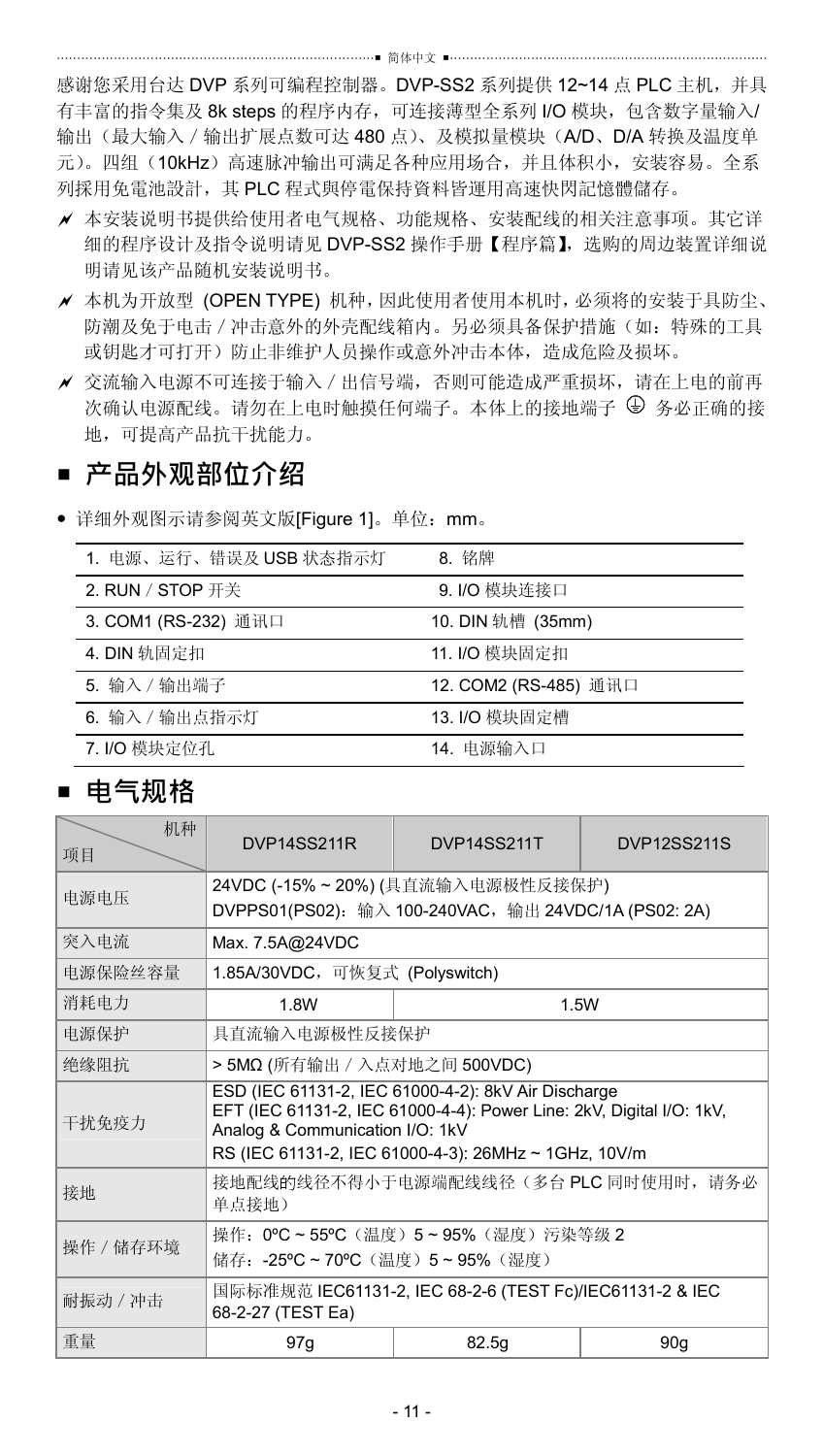|              | 机种                           | 输入点电气规格                           |                         |  |
|--------------|------------------------------|-----------------------------------|-------------------------|--|
| 项目           |                              |                                   | 24VDC (-15%~20%) 单端共点输入 |  |
| 输入点 No.      |                              | $X0 - X3$                         | $X4 - X7$               |  |
| 输入接线型式       |                              | 由端子 S/S 变换接线为漏型或源型                |                         |  |
| 输入信号电压(±10%) |                              | 24VDC, 5mA                        |                         |  |
| 输入阻抗         |                              | 4.7k Ohm                          |                         |  |
| 最大输入频率       |                              | 20kHz<br>10kHz                    |                         |  |
| 动作临界点        | $Off \rightarrow On$         | >15VDC                            |                         |  |
|              | $On \rightarrow \bigcirc ff$ | $5VDC$                            |                         |  |
| 反应时间         | $Off \rightarrow On$         | $< 10µ$ s                         | $< 20 \mu s$            |  |
| 干扰抑制         | $On \rightarrow \bigcirc ff$ | $< 20 \mu s$                      | $< 50µ$ s               |  |
| 滤波时间         |                              | 由 D1020 可作 0~20 ms 的调整 (预设: 10ms) |                         |  |

| 机种      |                                 |                             | 输出点电气规格            |             |  |
|---------|---------------------------------|-----------------------------|--------------------|-------------|--|
| 项目      |                                 | 继电器                         | 晶体管                |             |  |
| 输出点 No. |                                 | $Y0 \sim Y5$                | $Y0 \sim Y3$       | Y4. Y5      |  |
| 最高交换频率  |                                 | 1H <sub>Z</sub>             | 10kHz              | 1kHz        |  |
| 输出动作指示  |                                 | LED 显示; 灯亮表示为 ON, 不亮表示为 OFF |                    |             |  |
| 电压规格    |                                 | 250VAC, < 30VDC             | $5 \sim 30 VDC$ #1 |             |  |
| 电阻性     |                                 | 1.5A/1 点 (5A/COM)           | 0.5A/1 点 (3A/COM)  |             |  |
| 电流规格    | 电感性                             | #2                          |                    | 15W (30VDC) |  |
| 灯泡      |                                 | 20WDC/100WAC                | 2.5W (30VDC)       |             |  |
| 反应时间    | $Off \rightarrow On$            | 约 10 ms                     | $20µ$ s            | $100µ$ s    |  |
|         | $On \rightarrow \overline{Off}$ |                             | $30µ$ s            | $100µ$ s    |  |

#1:UP, ZP 必须外加辅助电源 24VDC (-15% ~ +20%) 额定消耗约 10mA/点。

#2:生命周期曲线图请参阅英文版[Figure 2]。

## **输入/输出配置**

| 机种       | 输入单元 |               | 输出单元     | I/O 配置   |              |              |
|----------|------|---------------|----------|----------|--------------|--------------|
|          | 点数   | 形式            | 点数       | 形式       | 继电器          | 晶体管          |
| 14SS211R |      |               | 6        | 继电器      |              |              |
| 14SS211T | 8    | 直流<br>(漏型或源型) |          | 晶体管(NPN) | 请参阅英<br>文版图示 | 请参阅英<br>文版图示 |
| 12SS211S |      |               | 晶体管(PNP) |          |              |              |

#### 注:本机种输出端子配置与 **DVP-SS** 系列不同,使用时请注意配线之变更。

### **产品尺寸与安装方式**

PLC 在安装时,请装配于封闭式的控制箱内,其周围应保持一定的空间,以确保 PLC 散 热功能正常,请参阅英文版[Figure 3]。

- 直接锁镙丝方式:请依产品外型尺寸并使用 M4 镙丝。
- DIN 铝轨的安装方法:适用于 35mm 的 DIN 铝轨。在将主机挂上铝轨时,请先将主机 (或 I/O 模块)下方的固定塑料片,以一字形起子插入凹槽并向外撑开拉出,再将主机 (或 I/O 模块) 挂上铝轨, 之后将固定塑料片压扣回去即可。欲取下主机时,同样以一 字形起子先将固定塑料片撑开,再将主机以往外向上的方式取出即可。该固定机构塑料 片为保持型,因此撑开后便不会弹回去。

## **配线端子**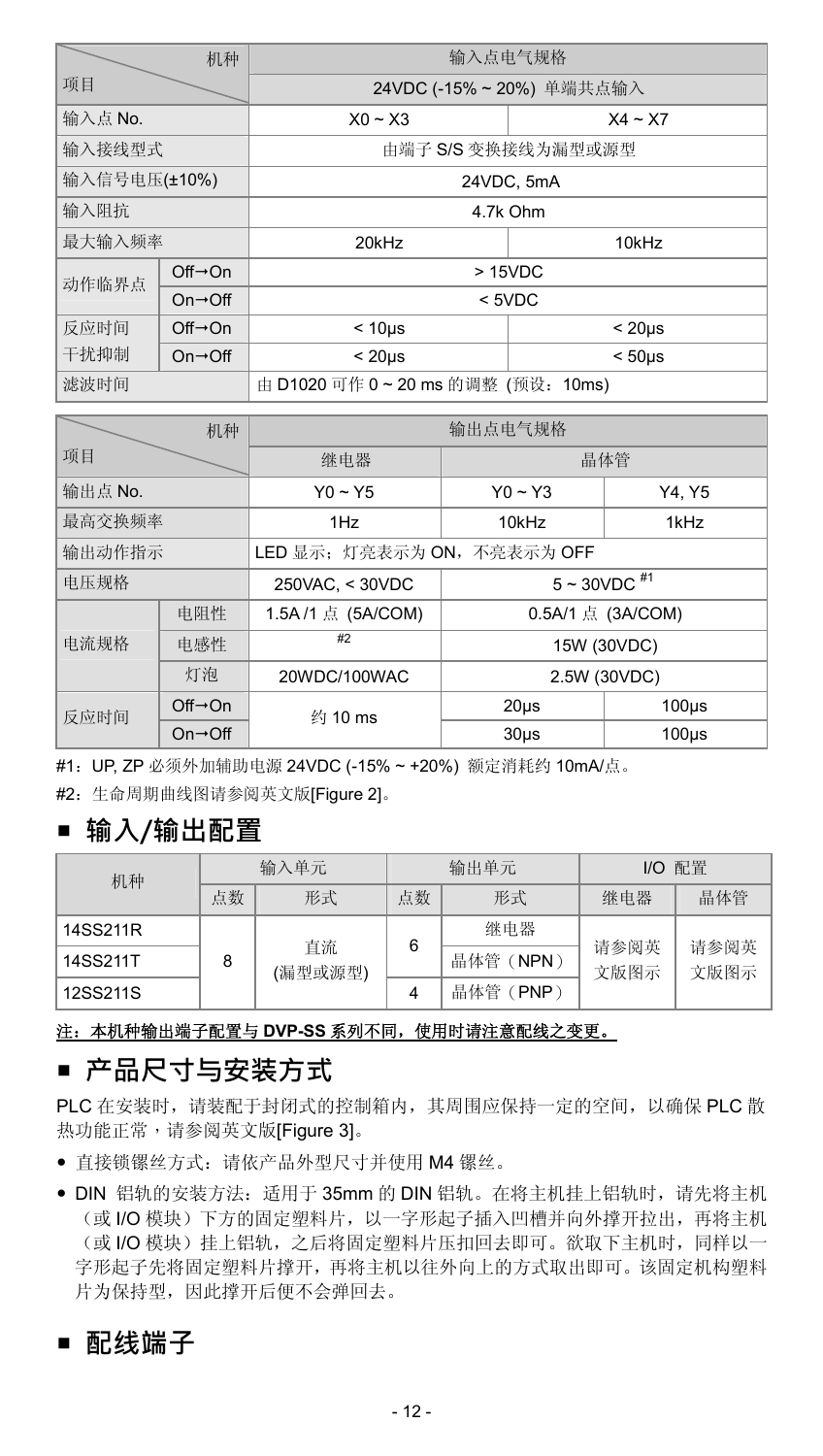- 1. 输出/入配线端请使用 22-16AWG (1.5mm) 单蕊祼线或多蕊线,端子规格如页码 3 之图 示。PLC 端子螺丝扭力为 1.90 kg-cm (1.65 in-lbs)。只能使用 60/75°C 的铜导线。
- 2. 空端子请勿配线。输入点信号线与输出点等动力线请勿置于同一线槽内。
- 3. 锁螺丝及配线时请避免微小的金属导体掉入 PLC 内部,并在配线完成后保持散热空间。

#### **电源端**

DVP-SS2 机种为直流电源输入,在使用上应注意下列事项:

- 1. 电源请接于 24VDC 及 0V 两端,电源范围为 20.4VDC ~ 28.8VDC,当电源电压低于 20.4VDC 时,PLC 会停止运行,输出全部 Off,ERROR LED 快速闪烁。
- 2. 当停电时间低于 10ms 时,PLC 不受影响继续运转,当停电时间过长或电源电压下降 将使 PLC 停止运转,输出全部 Off,当电源恢复正常时,PLC 亦自动回复运转。(PLC 内部具停电保持的辅助继电器及寄存器,使用者在规划程序设计时应特别注意使用。)

### **◆ 安全配线回路**

由于 DVP-SS2 的电源为 DC Only 的机种, 因此可搭配台达的电源供应模块 (DVPPS01/DVPPS02) 提供电源给 DVP-SS2。为保护 DVPPS01/DVPPS02,建议可在 电源的输入回路端配置如下的保护回路,配置图请参阅英文版[Figure 4]所示:

|             | ① 交流供应电源: 100~240VAC, 50/60Hz                 | Ø<br>断路器             |
|-------------|-----------------------------------------------|----------------------|
|             | ③ 紧急停止: 为预防突发状况发生, 设置紧急停止按钮, 可在状况发生时, 切断系统电源。 |                      |
| $\circledA$ | 电源指示灯                                         | 5 交流电源负载             |
| 6           | 电源回路保护用保险丝 (2A)                               | ⑦ DVPPS01/DVPPS02 本体 |
|             | 8 直流供应电源输出: 24VDC, 500mA                      | 9 DVP PLC 本体         |
| ത           | 数字量输入/输出模块                                    |                      |

### **◆ 输入点的配线**

输入点的接入信号为直流电源 DC 输入,DC 型式共有两种接法:漏型及源型,其定义与 输入点回路等效电路配线图,请参阅英文版[Figure 5]及[Figure 6]。

### **◆ 输出点的配线**

- 1. DVP-SS2 系列 PLC 输出模块共有三种:继电器、晶体管-NPN 与晶体管-PNP。输出 端在实际配线时,应特别注意共享端的连接。
- 2. 继电器机种输出端 Y0、Y1、Y2 用 C0 共同端, Y3、Y4、Y5 用 C1 共同端, 请参阅英 文版[Figure 7]。动作指示: 当输出点动作时, 正面的该点指示灯亮。
- 3. 晶体管(NPN)机种输出端 Y0~Y5 共享 UP、ZP 共同端,请参阅英文版[Figure 8al。 晶体管(PNP)机种输出端 Y0 ~Y3 用 UP、ZP 共同端,请参阅英文版[Figure 8b]。
- 4. 隔离回路:PLC 内部回路与输入模块之间使用光耦合器作信号隔离。
- 继电器输出回路配线

详细配线图请参阅英文版[Figure 9] ~ [Figure 11]。

| ① 直流电源供给                                 | ② 紧急停止: 使用外部开关 |
|------------------------------------------|----------------|
| 3 保险丝: 于输出接点的公共端使用容量 5~10A 的保险丝, 保护输出点回路 |                |
| 4   突波吸收二极管,  可增加接占寿命。                   |                |

- 1. DC 负载电源的二极管抑制: 功率较小时使用(请参阅英文版[Figure 10a])
- 2. DC 负载电源的二极管+Zener 抑制: 大功率及 On/Off 频繁时使用(请参阅英文版[Figure 10b])。

| 5 白炽灯 (电阻性负载)<br>6 交流电源供给 |  |
|---------------------------|--|
|---------------------------|--|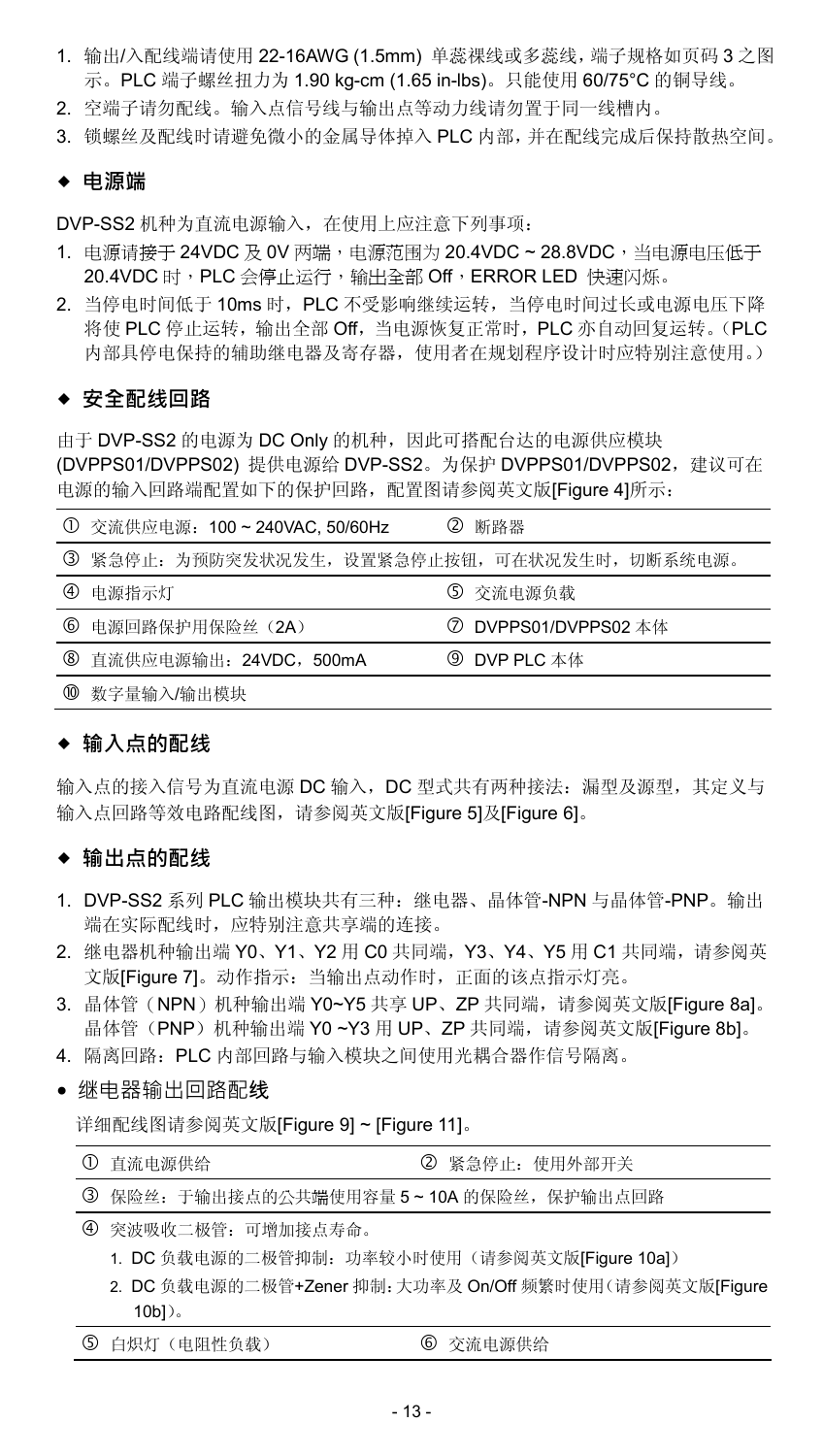互斥输出:例如,将 Y3 与 Y4 用于控制对应马达的正转及反转,使外部电路形成互锁,配 合 PLC 内部程序,确保任何异常突发状况发生时,均有安全的保护措施。

突波吸收器:可减少交流负载上的干扰(请参阅英文版[Figure 11])

#### **晶体管输出回路配线**

详细配线图请参阅英文版[Figure 12] ~ [Figure 15b]。

1 直流供应电源 2 紧急停止 3 电路回路保护用保险丝

突波吸收二极管:可增加接点寿命。

- 1. DC 负载电源之二极管抑制:功率较小时使用(请参阅英文版[Figure14a]及[Figure 15a])
- 2. DC 负载电源之二极管+Zener 抑制:大功率且 On/Off 频繁时使用(请参阅英文版[Figure 14b]及[Figure 15b])

 互斥输出:例如,将 Y2 与 Y3 用以控制对应马达的正转及反转,使外部电路形成互锁,配 合 PLC 内部程序,确保任何异常突发状况发生时,均有安全的保护措施。

### **PWM DA 输出回路配线(仅适用于 DVP12SS211S 机种)**

详细接线图请参阅下图图一所示。



\*1:1~9V 为线性区,分辨率为 0.1V;0~1V 与 9~10V 为非线性区,输出可能无法到达设定电 压。

使用 PWM DA 输出功能前, 请参考此校正公式:

| M1002          |            | <b>SET M1116</b> |                |  |
|----------------|------------|------------------|----------------|--|
|                |            | MOV   K100       | D <sub>2</sub> |  |
|                | MOV        | K50              | D <sub>0</sub> |  |
| M <sub>0</sub> | <b>PWM</b> | D <sub>0</sub>   | D <sub>2</sub> |  |

#### **RS-485 建议接线**

詳細接線圖請參閱英文版[Figure 17]。

|   | 主站   | $\sim$<br>э | <b>bonne</b> |    |     |      |
|---|------|-------------|--------------|----|-----|------|
| K | 諈    |             |              |    |     |      |
| 3 | 终端电阻 |             |              | 50 | 100 | D0數值 |

参阅 PWM 指令设定 Y0 脉波输出时间 单位

设定脉波周期为 100µs

设定脉波 duty cycle 为 50%

设定 M0 ON, 然后调整可变电阻 VR 使得 V0=5V 即可,如下曲线图。





附注:1. 终端电阻建议连接于主站及最后一台从站上,且其阻值建议为 120Ω。

2. 为确保联机质量,线材建议使用具有双层屏蔽线的通讯双绞线(20AWG)。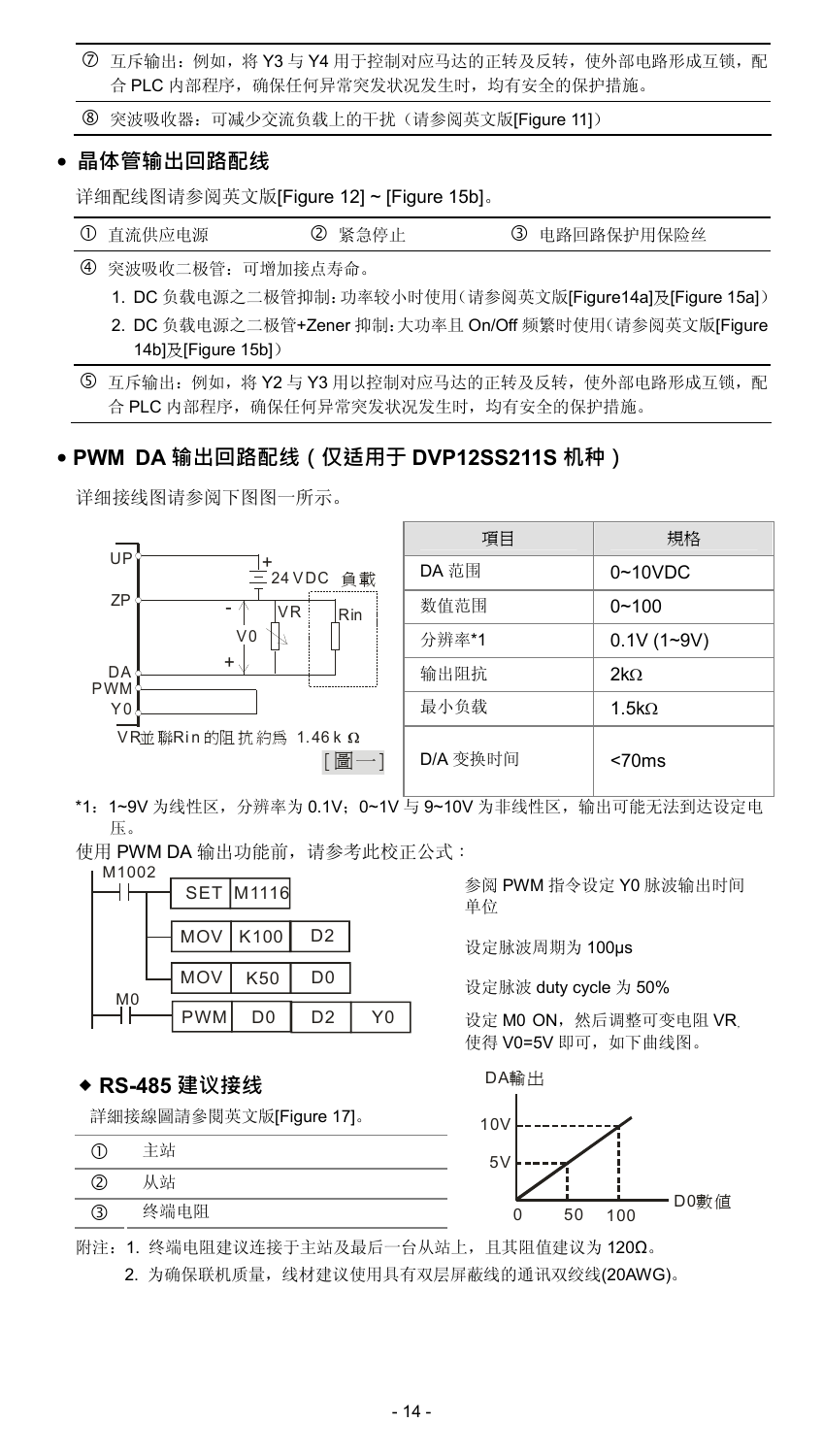Delta'nın DVP-SS2 modelini seçtiğiniz için teşekkürler. DVP-SS2 PLC 8k program hafızası ile çeşitli komutlar sunar ve üzerinde 14-nokta (8DI + 6DO) ve 12-nokta (8DI+4DO) vardır. PLC'ye dijital giriş/çıkış modülleri (max. 480 giriş/çıkış nokta) ve analog modüller (A/D, D/A dönüştürücü ve sıcaklık üniteleri) bağlanabilir. İki grup yüksek-hızlı (10kHz) pulse çıkışı ve yeni 4-eksen interpolasyon komutları ile birçok uygulama için tatmin edici çözümler sunar. DVP-SS2 ürünü küçük ölçüsüyle kurulumu çok kolaydır. Kullanıcıların DVP-SS2 PLC'lere herhangi bir pil takması gerekmez. PLC programları ve kalıcı veriler flash belleklerde saklanır.

- $\overline{\nu}$  Bu bilgi dökümanı sadece ürünün elektriksel özellikleri, genel fonksiyonları, kurulumu ve bağlantısı ile ilgili bilgiler sağlar. Detaylı programlama ve DVP-SS2 uygulama komutları ile ilgili lütfen "DVP-SS2 Operation Manual: Programming" dökümanını inceleyiniz. Opsiyonel çevre birimleri ile ilgili lütfen kutunun içindeki ürünle birlikte gelen bilgi dökümanını inceleyiniz.
- $\overline{\mathscr{A}}$  Bu ürün ACIK TİP bir PLC'dir. PLC ürünü toz, rutubet, elektrik soku riski ve titreşimden uzak yerlerde muhafaza edilmelidir. Ayrıca cihaza yetkili olmayan kişilerin müdahale etmesini engelleyecek önlemler alınmalıdır. (Örneğin ürünün kurulduğu panoya kilit konulması gibi). Aksi halde kullanıcılar ve/veya PLC zarar görebilir.
- $\overline{\mathscr{N}}$  Giris/Cıkış terminallerine kesinlikle AC besleme bağlamayınız. Aksi halde ürün zarar görebilir. Enerji vermeden önce ürünün tüm bağlantılarını kontrol ediniz. Elektromanyetik gürültüyü önlemek için topraklamanın  $\bigoplus$  düzgün vapıldığına emin olunuz. Enerjili iken ürün terminallerine müdahale etmeyiniz.

### Ürün Görünüşü

İngilizce (English) bölümünde Şekil 1'ye [Figure 1] bakınız. Birim: mm.

### Elektriksel Özellikler

| Model<br>Madde                                                      |                             | DVP14SS211R                                                                                                                                                                                                            | DVP14SS211T | <b>DVP12SS211S</b> |  |
|---------------------------------------------------------------------|-----------------------------|------------------------------------------------------------------------------------------------------------------------------------------------------------------------------------------------------------------------|-------------|--------------------|--|
| Besleme voltajı                                                     |                             | $24VDC (-15% ~ 20%)$<br>(DC giriş besleme ters bağlantı koruması)<br>DVPPS01(PS02): giriş 100-240VAC, çıkış 24VDC/1A(PS02: 2A)                                                                                         |             |                    |  |
| Sizinti Akimi                                                       |                             | Maksimum 7.5A@24VDC                                                                                                                                                                                                    |             |                    |  |
| Sigorta Kapasitesi                                                  |                             | 1.85A/30VDC, Polyswitch                                                                                                                                                                                                |             |                    |  |
| Güç Tüketimi                                                        |                             | 1.8W                                                                                                                                                                                                                   |             | 1.5W               |  |
| Besleme Koruma                                                      |                             | DC giriş besleme ters bağlantı koruması                                                                                                                                                                                |             |                    |  |
| Izolasyon direnci                                                   |                             | > 5MΩ (Tüm I/O nokta - ground: 500VDC)                                                                                                                                                                                 |             |                    |  |
| Ses Bağışıklığı                                                     |                             | ESD (IEC 61131-2, IEC 61000-4-2); 8kV Air Discharge<br>EFT (IEC 61131-2, IEC 61000-4-4): Power Line: 2kV, Digital I/O: 1kV,<br>Analog & Communication I/O: 1kV<br>RS (IEC 61131-2, IEC 61000-4-3): 26MHz ~ 1GHz, 10V/m |             |                    |  |
| Topraklama                                                          |                             | Topraklama kablosunun kesiti 24V - 0V terminalleri kabloları<br>kesitinden küçük olmamalıdır. (Tüm DVP ürünleri doğrudan ground<br>ucundan topraklanmalıdırlar).                                                       |             |                    |  |
| Calışma/Saklama                                                     |                             | Calisma: 0°C ~ 55°C (sicaklik), 50 ~ 95% (rutubet), Kirlenme derece 2<br>Saklama: -25°C ~ 70°C (sıcaklık), 5 ~ 95% (rutubet)                                                                                           |             |                    |  |
| Titresim/Sok direnci                                                |                             | Uluslararası Standartlar: IEC61131-2, IEC 68-2-6 (TEST<br>Fc)/IEC61131-2 & IEC 68-2-27 (TEST Ea)                                                                                                                       |             |                    |  |
| Ağırlık (g)                                                         |                             | 97q                                                                                                                                                                                                                    | 82.5g       | 90q                |  |
| Özellik.                                                            |                             | Giris Noktası                                                                                                                                                                                                          |             |                    |  |
| Madde                                                               |                             | 24VDC (-15% ~ 20%) tek ortak uç girişi                                                                                                                                                                                 |             |                    |  |
| Giris No.                                                           |                             | $X0 - X3$<br>$X4 - X7$                                                                                                                                                                                                 |             |                    |  |
| Giris Tipi                                                          |                             | DC (SINK veya SOURCE)                                                                                                                                                                                                  |             |                    |  |
| Giris Akımı (± 10%)                                                 |                             |                                                                                                                                                                                                                        | 24VDC, 5mA  |                    |  |
| Giris Empedansı<br>impedance                                        |                             | 4.7k Ohm                                                                                                                                                                                                               |             |                    |  |
| Maksimum frekans                                                    |                             | 20kHz<br>10kHz                                                                                                                                                                                                         |             |                    |  |
| $Off \rightarrow On$<br>Aktif seviye<br>$On \rightarrow \text{Off}$ |                             | >15VDC                                                                                                                                                                                                                 |             |                    |  |
|                                                                     |                             | $5VDC$                                                                                                                                                                                                                 |             |                    |  |
| Cevap                                                               | $Off \rightarrow On$        | < 10 <sub>µ</sub> s                                                                                                                                                                                                    |             | < 20us             |  |
| Zamanı                                                              | $On \rightarrow \text{Off}$ | $< 20 \mu s$<br>< 50us                                                                                                                                                                                                 |             |                    |  |
| Filtre zamanı                                                       |                             | D1020 datasından 0 ~ 20ms (Default: 10ms)                                                                                                                                                                              |             |                    |  |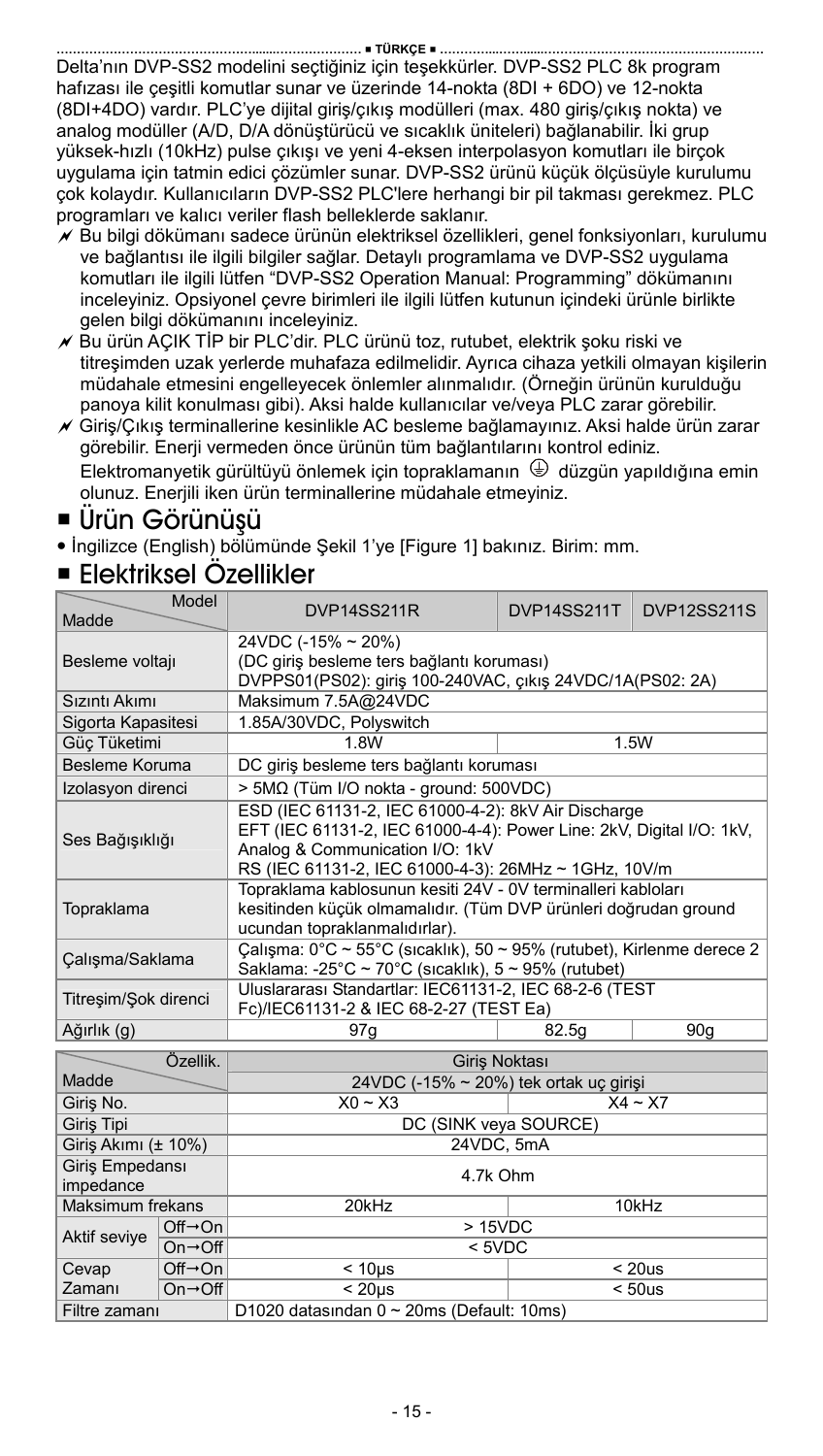| Özellik          |                                               | Cıkış Noktası                                  |                   |             |  |
|------------------|-----------------------------------------------|------------------------------------------------|-------------------|-------------|--|
| Madde            |                                               | Röle                                           | Transistor        |             |  |
| Cikis No.        |                                               | $Y0 \sim Y5$                                   | Y1. Y3            | Y4. Y5      |  |
| Maksimum frekans |                                               | 1Hz                                            | 10kHz             | 1kHz        |  |
| Calışma Voltajı  | $5 - 30 VDC$ <sup>#1</sup><br>250VAC, < 30VDC |                                                |                   |             |  |
| Maksimum         | <b>Rezistif</b>                               | 1.5A/1 nokta (5A/COM)<br>0.5A/1 nokta (3A/COM) |                   |             |  |
| l Yük            | Endüktif                                      | #7                                             |                   | 15W (30VDC) |  |
| Lamba            |                                               | 20WDC/100WAC                                   | 2.5W (30VDC)      |             |  |
| Cevap            | $Off \rightarrow On$                          | Yaklaşık 10ms                                  | 20 <sub>µ</sub> s | $100µ$ s    |  |
| Zamanı           | $On \rightarrow \text{Off}$                   |                                                | $30µ$ s           | $100µ$ s    |  |

#1: UP, ZP harici 24VDC (-15% ~ +20%) güç kaynağı ile çalışır, güç tüketimi oranı yaklaşık 10mA/nokta.

#2: İngilizce (English) bölümünde Şekil 2'ye [Figure 2] bakınız.

### $\blacksquare$  I/O Konfigurasyon

| Model           |              | Giris<br>Cıkıs    |       | I/O konfigurasyon   |                        |                        |
|-----------------|--------------|-------------------|-------|---------------------|------------------------|------------------------|
|                 | <b>Nokta</b> | Tip               | Nokta | Tip                 | Röle                   | Transistor             |
| 14SS211R        |              |                   |       | Röle                | Ingilizce              | Ingilizce              |
| 14SS211T        | 8            | DC.<br>(Sink veya | 6     | Transistor<br>(NPN) | (English)<br>bölümünde | (English)<br>bölümünde |
| <b>12SS211S</b> | 8            | Source)           | 4     | Transistor<br>(PNP) | bakınız                | bakınız                |

#### **Not: DVPSS2 üzerindeki çıkış terminallerinin yerleşim planı DVP-SS'de olduğundan farklıdır.**

### ■ Ölcüler & Kurulum

Lütfen PLC'nin kurulumunu yaparken ısı dağılımının verimli olması için çevresinde gerekli boşluğun bırakıldığına emin olunuz.

Lütfen İngilizce (English) bölümünde Şekil 3'e [Figure 3] bakınız.

**Doğrudan Montaj:** Ürünün ölçülerine göre lütfen M4 vida kullanınız.

 **DIN Ray Montaj:** PLC ürünü 35mm DIN rayına monte edileceği zaman, ürünün hareket ederek kablo bağlantılarının zarar görmesini engellemek için sabitleyici klipsleri kullanınız. Sabitleyici klipsler PLC'nin altında olup, PLC'yi DIN rayına sabitlemek için bu klipsleri bastırınız. PLC'yi yerinden çıkarmak içinse ince tornavida yardımı ile önce bu klipsleri açınız ve PLC'yi DIN rayından çekerek çıkartınız.

### Bağlantı

1. PLC'nin I/O terminal bağlantılarını yapmak için 22-16AWG (1.5mm) tek damarlı veya çok damarlı kablo kullanınız. Kablo özellikleri yandaki şekilde gösterildiği gibi olmalıdır. PLC terminal vidaları 1.90 kg-cm (1.65 in-lbs) oranında sıkılmalı ve sadece bakır iletkenler kullanılmalıdır.



- 2. Boş terminallere bağlantı yapmayınız ve I/O sinyal kabloları ile power kablolarını ayrı kablo bloğundan bağlayınız.
- 3. PLC kablo bağlantılarını yaparken PLC'nin içine iletken parçacıklar düşürmeyiniz. Bağlantıları tamamladıktan sonra ısı dağılımın sağlanabilmesi için küçük cisimlerin PLC'nin içine düşmesini engelleyen koruyucu etiketleri çıkartınız.

### Güç Kaynağı (Power Supply)

DVP-SS2 serisi ürünlerin besleme girişi DC'dir. DVP-SS2 serisi ürünleri kullanırken aşağıdaki uyarılara dikkat ediniz:

- 1. Besleme, 24VDC ve 0V terminallerine bağlanmalı ve besleme voltajı 20.4 ~ 28.8VDC aralığında olmalıdır. Eğer besleme voltajı 20.4VDC altına düşerse, PLC çalışmayı durdurur, tüm çıkışları "OFF" olur ve ERROR indikatör sürekli flash yapar.
- 2. 10 ms altındaki enerji kesintisi PLC'nin çalışmasına etki etmeyecektir. Fakat daha uzun sureli bir enerji kesintisi veya voltaj düşmesi durumunda PLC çalışması duracak ve tüm çıkışlar OFF olacaktır. PLC'nin beslemesi normal duruma döndüğünde, PLC otomatik olarak normal çalışmasına geri döner. (PLC programlanacağı zaman içindeki kalıcı röle ve register'lerin kullanımına dikkat ediniz).

### Güvenli Bağlantı

DVP-SS2 ürünleri sadece DC voltaj ile beslenir. DELTA'nın güç kaynakları (DVPPS01 / DVPPS02), DVP-SS2 PLC'lerin beslemesi için uygundur. DVPPS01 veya DVPPS02 ürünlerini korumak için power supply terminallerine koruyucu devre kurulması önerilir. İngilizce (English) bölümünde Şekil 4'e [Figure 4] bakınız.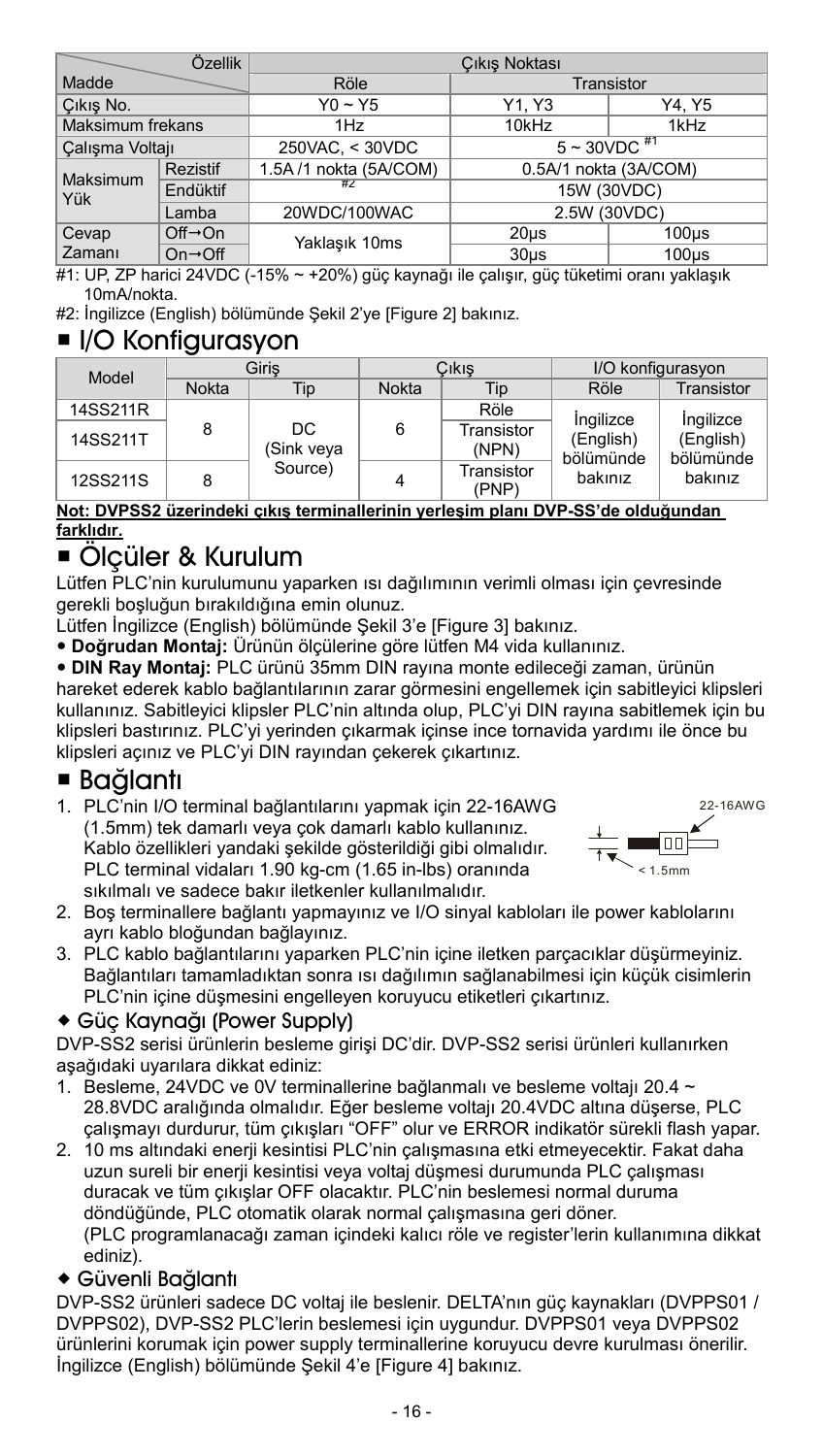| $\circled{1}$ AC power supply:100 ~ 240VAC, 50/60Hz                   | 2 Devre kesici                        |
|-----------------------------------------------------------------------|---------------------------------------|
| 3 Acil Stop: Acil durumda sistemin enerjisini kesmek için kullanılır. |                                       |
| 4 Power indikatör                                                     | 5 AC power supply yük                 |
| <sup>6</sup> Power supply devre koruma sigortası (2A)                 | 7 DVPPS01/DVPPS02                     |
| 8 DC power supply çıkışı: 24VDC, 500mA                                | <b>9</b> DVP-PLC (Ana işlemci birimi) |
| <sup>10</sup> Digital I/O modulu                                      |                                       |

#### Giriş Bağlantısı

2 çeşit DC giriş vardır, SINK veya SOURCE. İngilizce (English) bölümde Şekil 5'e [Figure 5] ve Şekil 6'ya [Figure 6] bakınız.

#### $\triangle$  Cikis Bağlantısı

- 1. DVP-SS2 serisi ürünlerde 2 çeşit çıkış vardır. Röle ve Transistör (NPN/PNP). Çıkış terminal bağlantılarını yaparken ortak terminallerin kullanımına dikkat ediniz. (COM).
- 2. Y0, Y1, ve Y2 çıkış terminalleri C0 ortak ucunu, Y3, Y4 ve Y5 çıkış terminalleri C1 ortak ucunu kullanır. İngilizce (English) bölümde Şekil 7'ye [Figure 7] bakınız. Çıkış terminallerinden biri aktif olursa o çıkış terminaline karşılık gelen indicator ON olur.
- 3. Y0 ~Y5 transistör çıkış terminalli (NPN) modeller UP, ZP ortak uçlarını kullanır. İngilizce (English) bölümde Şekil 8'a [Figure 8a] bakınız. Y0 ~Y3 transistör çıkış terminalli (PNP) modeller UP, ZP ortak uçlarını kullanır. İngilizce (English) bölümde Sekil 8'b [Figure 8b] bakınız.
- 4. İzolasyon devresi: PLC iç devreleri ve giriş modülleri arasını izole etmek için optokuplör kullanılır.
- Röle (R) çıkış devre bağlantısı

Bağlantı detayı için İngilizce (English) bölümde Sekil 9'a - Sekil 11'e [Figure 9] ~ [Figure 11] bakınız.

1 DC power supply  $2$  Acil stop: Harici switch kullanır. Sigorta: Çıkış devrelerini korumak için çıkışların ortak terminallerinde 5~10A sigorta kullanır.

Yüksek gerilim darbe koruyucu (SB360 3A 60V): Kontak ömrünü uzatmak için kullanılır.

- 1. DC yük diyot koruma: Düşük power olduğu zaman kullanılır. (İngilizce (English) bölümde Şekil 10a'ya [Figure 10a] bakınız).
- 2. DC yük Diyot + Zener koruma: Yüksek power veya çok sık On/Off durumlarda kullanılır. (İngilizce (English) bölümde Şekil 10b'ye [Figure 10b] bakınız)
- Akkor Lamba (resistif yük) AC power supply

 Manual tek çıkış: Örneğin, Y3 ve Y4 çıkışları motorun ileri ve geri çalışmasını kontrol etsin. Çıkışların aynı anda çalışmasını ve beklenmeyen hataları önlemek için PLC programında ve harici devre bağlantısında gerekli önlemler alınarak aynı anda sadece tek çıkışın çalışması sağlanabilir.

 Dalga Emici (Absorber): AC yükteki gürültüyü önlemek için kullanılır. (İngilizce (English) bölümde Şekil 11'e [Figure 11] bakınız)

Transistör (T) çıkış devre bağlantısı

Bağlantı detayı için İngilizce (English) bölümde Şekil 12 ~ Şekil 15b'ye [Figure 12] ~ [Figure 15b] bakınız.

| 1 DC power supply | 2 Acil stop                                                             | 3 Devre koruma sigortası                                                                          |
|-------------------|-------------------------------------------------------------------------|---------------------------------------------------------------------------------------------------|
|                   | ayarlandıysa, normal çalışma için çıkış akımı 0.1A'den büyük olmalıdır. | 4) Transistor çıkışlı modeler "açık kolektör(open collector)" dür. Eğer Y0/Y1 pulse çıkışı olarak |
|                   |                                                                         | 1. Diyot koruma: Düşük power olduğu zaman kullanılır. (İngilizce (English) bölümde                |

Şekil 14a [Figure 14a]'ye ve Şekil 15a [Figure 15a]'ye bakınız.)

- 2. Diyot + Zener koruma: Yüksek power veya çok sık On/Off durumlarda kullanılır (İngilizce (English) bölümde Şekil 14b [Figure 14b]'ye ve Şekil 15b [Figure 15b]'ye] bakınız.)
- Manual tek çıkış: Örneğin, Y2 ve Y3 çıkışları motorun ileri ve geri çalışmasını kontrol etsin. Çıkışların aynı anda çalışmasını ve beklenmeyen hataları önlemek için PLC programında ve harici devre bağlantısında gerekli önlemler alınarak aynı anda sadece tek çıkışın çalışması sağlanabilir.